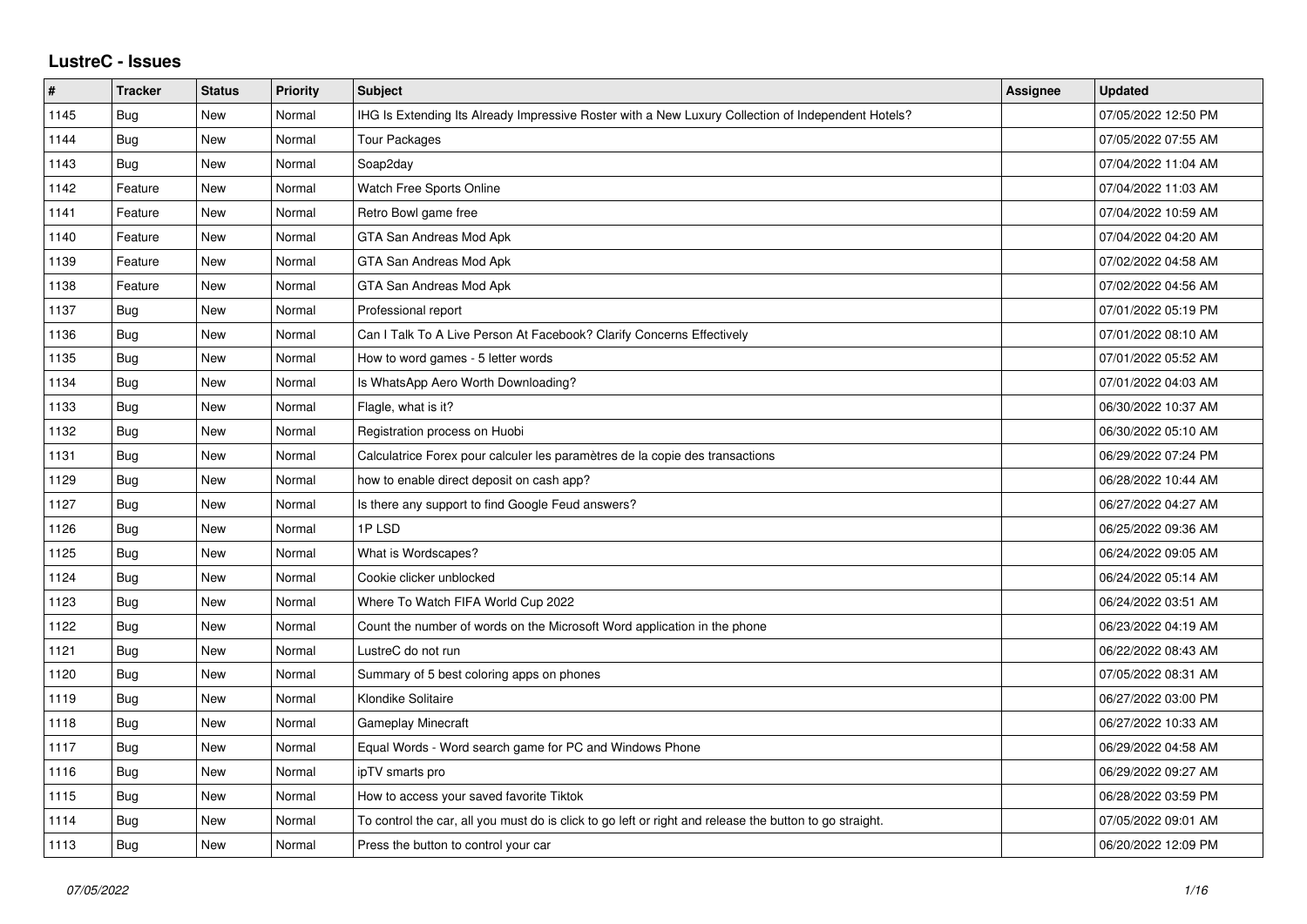| $\vert$ # | <b>Tracker</b> | <b>Status</b> | <b>Priority</b> | Subject                                                                                                                                                  | Assignee | <b>Updated</b>      |
|-----------|----------------|---------------|-----------------|----------------------------------------------------------------------------------------------------------------------------------------------------------|----------|---------------------|
| 1112      | <b>Bug</b>     | New           | Normal          | What Cash App Policy Says If Random Person Sent Me Money On Cash App?                                                                                    |          | 06/27/2022 02:39 AM |
| 1111      | Bug            | New           | Normal          | LOLBeans is a fun battle royale game where you race with other players while avoiding obstacles. Reach the end of<br>the course in competitive gameplay! |          | 07/04/2022 12:23 PM |
| 1108      | Bug            | New           | Normal          | Six Guns Mod Apk Answers Your Questions                                                                                                                  |          | 07/05/2022 03:27 AM |
| 1106      | Bug            | New           | Normal          | How Do I Get Cash App ++ Without Confronting Any Technical Glitches?                                                                                     |          | 06/25/2022 09:53 PM |
| 1105      | Bug            | New           | High            | What is Mahjong online?                                                                                                                                  |          | 06/28/2022 03:47 AM |
| 1104      | Bug            | New           | Normal          | Idle game fix bug                                                                                                                                        |          | 07/05/2022 11:42 AM |
| 1103      | Bug            | New           | Normal          | Idle game fix bug                                                                                                                                        |          | 06/25/2022 09:08 PM |
| 1102      | <b>Bug</b>     | New           | Normal          | Charlottesville Travel Guide?                                                                                                                            |          | 07/04/2022 12:20 PM |
| 1101      | <b>Bug</b>     | New           | Normal          | How to Delete Cash App History at once?                                                                                                                  |          | 06/27/2022 01:33 PM |
| 1099      | Feature        | New           | Normal          | Whatsapp Plus - A New Way Of Communicating                                                                                                               |          | 06/28/2022 07:57 AM |
| 1098      | <b>Bug</b>     | New           | Normal          | Life of a Fisherman                                                                                                                                      |          | 07/03/2022 10:56 PM |
| 1097      | Bug            | New           | Normal          | Race and experience new life.                                                                                                                            |          | 06/26/2022 04:22 PM |
| 1096      | <b>Bug</b>     | New           | Normal          | Race and experience new life.                                                                                                                            |          | 06/26/2022 06:07 PM |
| 1095      | Feature        | New           | High            | Want to Know the Best CV Makers in Dubai?                                                                                                                |          | 06/20/2022 06:29 AM |
| 1094      | Bug            | New           | Normal          | What time does direct deposit hit Cash App?                                                                                                              |          | 06/14/2022 03:27 PM |
| 1092      | <b>Bug</b>     | New           | Normal          | Ellison Estate Vineyard                                                                                                                                  |          | 06/20/2022 12:03 PM |
| 1091      | <b>Bug</b>     | New           | Normal          | Find family fun indoors and outdoors in the Jungfrau Region                                                                                              |          | 06/14/2022 09:33 AM |
| 1090      | <b>Bug</b>     | New           | Normal          | Pay Someone To Do My Assignment                                                                                                                          |          | 06/11/2022 03:15 PM |
| 1089      | <b>Bug</b>     | New           | Normal          | Pay Someone To Do My Assignment                                                                                                                          |          | 06/15/2022 04:44 AM |
| 1087      | Bug            | New           | Normal          | How do new writers start out?                                                                                                                            |          | 06/29/2022 10:43 AM |
| 1085      | Feature        | New           | Normal          | dcvghdcc asgdvgd dveduqwv ajdhvwd                                                                                                                        |          | 06/09/2022 03:46 PM |
| 1084      | Bug            | New           | Normal          | <b>Trippie Redd</b>                                                                                                                                      |          | 06/11/2022 09:05 AM |
| 1083      | <b>Bug</b>     | New           | Normal          | coin base review                                                                                                                                         |          | 06/11/2022 09:13 AM |
| 1082      | <b>Bug</b>     | New           | Normal          | Reset chime bank password without phone number                                                                                                           |          | 06/15/2022 11:56 AM |
| 1081      | Feature        | New           | Normal          | drift boss- the best driftitng game                                                                                                                      |          | 06/15/2022 05:56 AM |
| 1080      | <b>Bug</b>     | New           | Normal          | How to use Math Wallet   Nexo wallet   CoinTiger Exchange                                                                                                |          | 06/15/2022 11:56 AM |
| 1079      | Bug            | New           | Normal          | How to get cheap psychology assignment?                                                                                                                  |          | 06/15/2022 06:00 AM |
| 1078      | <b>Bug</b>     | New           | Normal          | What Bank Is Cash App On Plaid? Find Clarity And Assistance                                                                                              |          | 06/15/2022 11:56 AM |
| 1077      | Bug            | New           | Normal          | Les excellentes façons d'utiliser ces images                                                                                                             |          | 07/04/2022 07:18 PM |
| 1076      | Bug            | New           | Normal          | DedicatedHosting4u                                                                                                                                       |          | 06/11/2022 09:15 AM |
| 1075      | Feature        | New           | Low             | Enjoy Free Services Of Toomics Mod APK For Android                                                                                                       |          | 06/03/2022 10:00 AM |
| 1073      | Bug            | New           | Normal          | <b>Cricut Design Space</b>                                                                                                                               |          | 07/01/2022 06:20 AM |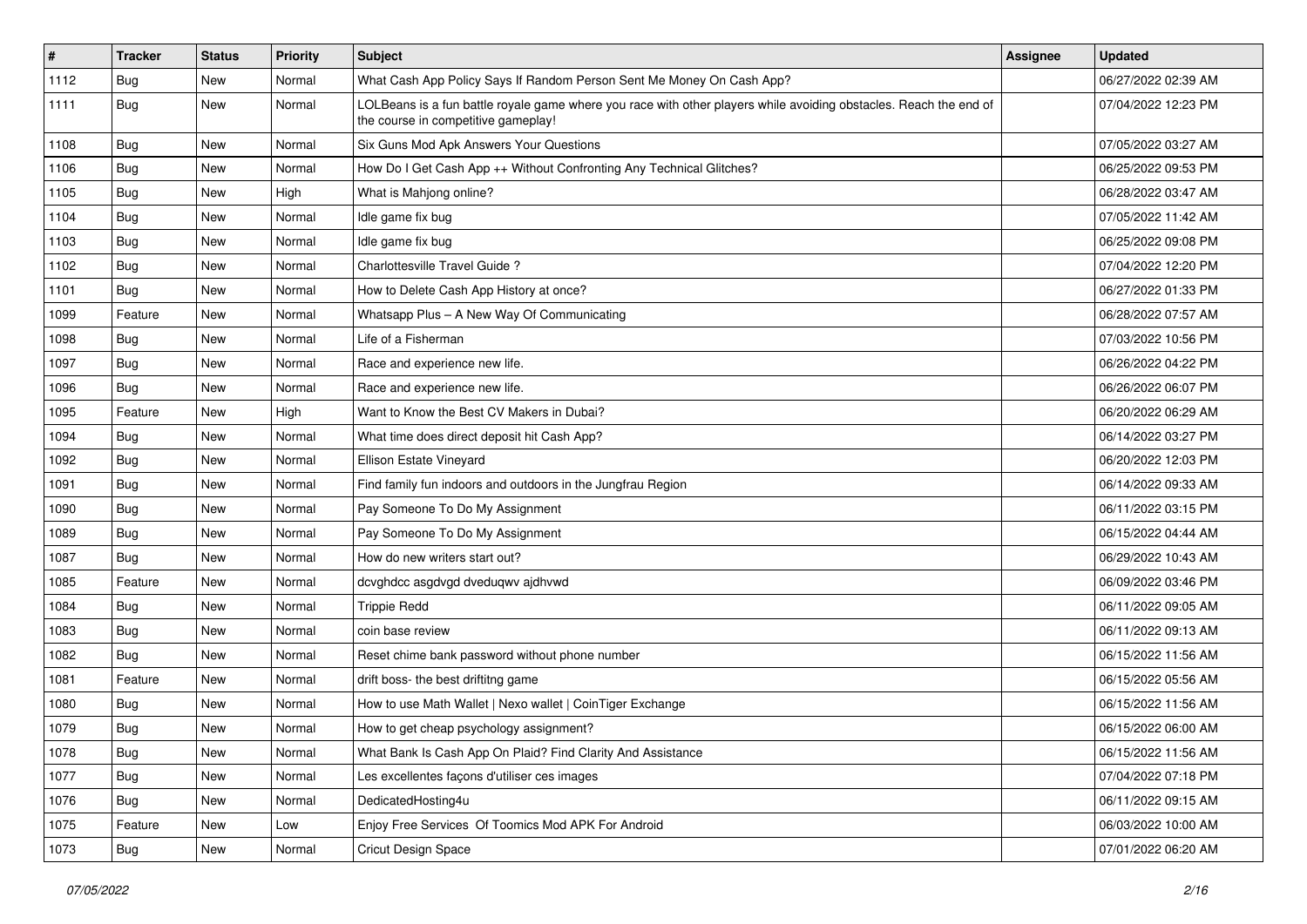| $\vert$ # | <b>Tracker</b> | <b>Status</b> | Priority | <b>Subject</b>                                                           | <b>Assignee</b> | <b>Updated</b>      |
|-----------|----------------|---------------|----------|--------------------------------------------------------------------------|-----------------|---------------------|
| 1072      | <b>Bug</b>     | New           | Normal   | ij.start canon                                                           |                 | 06/21/2022 06:56 PM |
| 1071      | <b>Bug</b>     | New           | Normal   | Cinema HD Review - Cinemahdy2.net                                        |                 | 06/21/2022 06:54 PM |
| 1070      | Feature        | New           | Normal   | <b>Tableau Consulting Expertise</b>                                      |                 | 06/09/2022 11:50 AM |
| 1069      | Bug            | New           | Normal   | how to get cash app support phone number 24*7 available                  |                 | 06/29/2022 05:37 PM |
| 1068      | Bug            | New           | Normal   | 123.hp.com/laserjet                                                      |                 | 05/31/2022 12:22 PM |
| 1067      | Bug            | New           | Normal   | Cricut.com/setup                                                         |                 | 05/31/2022 12:19 PM |
| 1066      | Feature        | New           | High     | Using the default Routerlogin.net web address for setup                  |                 | 05/31/2022 12:16 PM |
| 1065      | <b>Bug</b>     | New           | Normal   | The top foreign language training game in 2022                           |                 | 06/07/2022 04:05 AM |
| 1063      | <b>Bug</b>     | New           | Normal   | 123.hp.com/laserjet                                                      |                 | 05/28/2022 12:27 PM |
| 1062      | <b>Bug</b>     | New           | Normal   | Cricut.com/setup                                                         |                 | 05/28/2022 12:26 PM |
| 1061      | <b>Bug</b>     | New           | Normal   | Cricut.com/setup                                                         |                 | 05/28/2022 12:24 PM |
| 1060      | <b>Bug</b>     | New           | Normal   | How to Use Panda Helper to Speed Up Your iOS                             |                 | 05/28/2022 09:12 AM |
| 1059      | Bug            | New           | Normal   | 123.hp.com/laserjet                                                      |                 | 05/28/2022 08:29 AM |
| 1058      | Bug            | New           | Normal   | Cricut.com/setup                                                         |                 | 05/28/2022 08:28 AM |
| 1057      | Bug            | New           | Normal   | <b>CCPlay Education Edition APK</b>                                      |                 | 06/07/2022 04:07 AM |
| 1056      | Feature        | New           | Normal   | <b>Online Class Issues</b>                                               |                 | 05/28/2022 12:44 AM |
| 1053      | Bug            | New           | Normal   | Game Geometry Dash                                                       |                 | 05/26/2022 11:30 AM |
| 1052      | Bug            | New           | Normal   | Build Now GG is a new battle royale game.                                |                 | 05/26/2022 04:24 AM |
| 1051      | Bug            | New           | Normal   | Dental Supplies USA                                                      |                 | 06/11/2022 09:20 PM |
| 1050      | Feature        | New           | Normal   | Best Smart Phone Repair in Delhi                                         |                 | 05/25/2022 10:33 AM |
| 1049      | Feature        | New           | Normal   | IT Software Company In Delhi                                             |                 | 05/27/2022 05:24 AM |
| 1048      | <b>Bug</b>     | New           | Normal   | So zeigen Sie ein Instagram-Profilbild an und vergrößern es              |                 | 05/25/2022 06:56 AM |
| 1046      | Bug            | New           | Normal   | 123.hp.com/laserjet                                                      |                 | 05/24/2022 10:46 AM |
| 1045      | <b>Bug</b>     | New           | Normal   | Cricut.com/setup                                                         |                 | 05/24/2022 10:45 AM |
| 1044      | <b>Bug</b>     | New           | Normal   | Can I Disapprove If Random Person Sent Me Money On Cash App?             |                 | 05/26/2022 03:51 PM |
| 1043      | Bug            | New           | Normal   | What Is The Right Way To Troubleshoot Cash App Transfer Failed Problems? |                 | 05/25/2022 01:16 PM |
| 1042      | Bug            | New           | Normal   | How to set up direct deposit on cash app?                                |                 | 05/25/2022 01:17 PM |
| 1041      | Bug            | New           | Normal   | Count words in Word on the computer                                      |                 | 05/27/2022 02:16 PM |
| 1040      | <b>Bug</b>     | New           | Normal   | thabet                                                                   |                 | 05/19/2022 08:05 PM |
| 1039      | <b>Bug</b>     | New           | Normal   | How to Get Tickmill Bonuses for Free                                     |                 | 05/26/2022 05:43 PM |
| 1036      | <b>Bug</b>     | New           | Normal   | <b>VPS Material</b>                                                      |                 | 05/18/2022 09:34 PM |
| 1034      | <b>Bug</b>     | New           | Normal   | Download Teaching Feeling For Android                                    |                 | 05/20/2022 09:25 AM |
| 1033      | <b>Bug</b>     | New           | Normal   | The best slope 2 online games to play right now                          |                 | 05/17/2022 10:55 AM |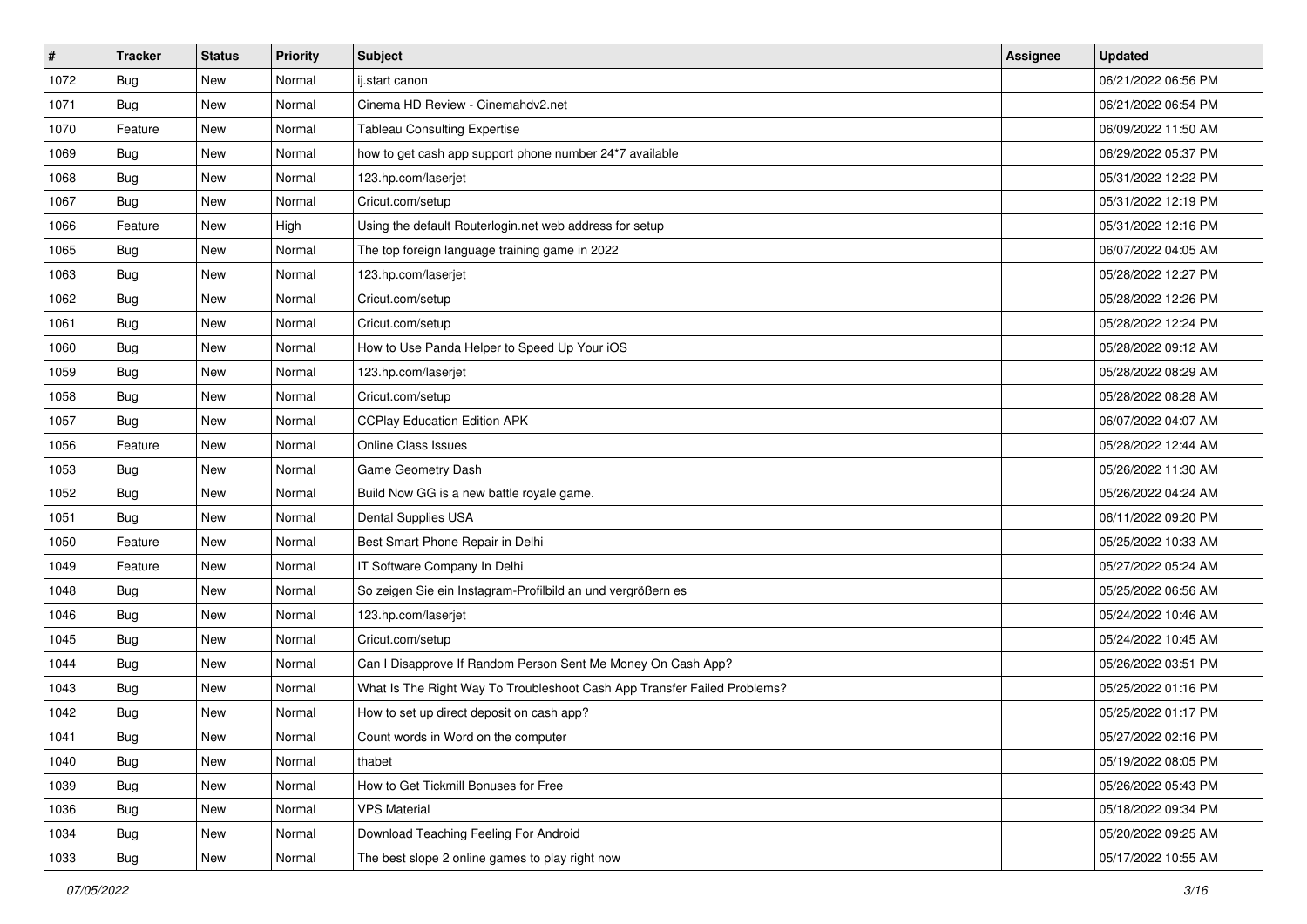| #    | <b>Tracker</b> | <b>Status</b> | <b>Priority</b> | Subject                                                                    | Assignee | <b>Updated</b>      |
|------|----------------|---------------|-----------------|----------------------------------------------------------------------------|----------|---------------------|
| 1032 | <b>Bug</b>     | New           | Normal          | How To Play The Wordle Game                                                |          | 05/17/2022 10:37 AM |
| 1031 | Bug            | New           | Normal          | <b>IAFT Traders Union</b>                                                  |          | 05/16/2022 03:14 PM |
| 1030 | Bug            | New           | Normal          | <b>IAFT Traders Union</b>                                                  |          | 05/16/2022 03:13 PM |
| 1029 | <b>Bug</b>     | New           | Normal          | 5 Reasons Why People Love Coloring Pages?                                  |          | 05/16/2022 11:53 AM |
| 1028 | <b>Bug</b>     | New           | Normal          | The Best Free Online Game to Play with Friends                             |          | 05/16/2022 05:00 AM |
| 1027 | <b>Bug</b>     | New           | Normal          | Word hurdle: Viral and Fun Online Game                                     |          | 06/25/2022 06:13 PM |
| 1026 | <b>Bug</b>     | New           | Normal          | New Puzzle Game for All Age - Dordle                                       |          | 06/25/2022 06:17 PM |
| 1025 | Bug            | New           | Normal          | how to change the logo in wordpress                                        |          | 06/25/2022 06:20 PM |
| 1024 | <b>Bug</b>     | New           | Normal          | How to choose the right broker                                             |          | 06/25/2022 06:23 PM |
| 1023 | Bug            | New           | Normal          | Questions That Are Typically Asked About Trap The Cat                      |          | 05/14/2022 03:51 AM |
| 1022 | Bug            | New           | Normal          | 123.hp.com/laserjet                                                        |          | 05/13/2022 01:25 PM |
| 1021 | <b>Bug</b>     | New           | Normal          | Cricut.com/setup                                                           |          | 05/26/2022 12:21 AM |
| 1020 | Bug            | New           | Normal          | Cricut.com/setup                                                           |          | 05/13/2022 11:14 AM |
| 1019 | Bug            | New           | Normal          | Cricut.com/setup                                                           |          | 05/13/2022 11:13 AM |
| 1018 | <b>Bug</b>     | New           | Normal          | So erhalten Sie ein kostenloses Hörbuch                                    |          | 07/04/2022 03:37 AM |
| 1016 | <b>Bug</b>     | New           | Normal          | Klondike Solitaire                                                         |          | 05/12/2022 09:03 AM |
| 1015 | Bug            | New           | Normal          | Is it possible to send books for free?                                     |          | 05/11/2022 04:05 PM |
| 1014 | Bug            | New           | Normal          | how to get chime routing and account number ? chime routing number florida |          | 05/11/2022 12:42 PM |
| 1013 | <b>Bug</b>     | New           | Normal          | ij.start canon                                                             |          | 05/11/2022 11:31 AM |
| 1012 | Bug            | New           | Normal          | Cricut.com/setup                                                           |          | 05/11/2022 11:30 AM |
| 1011 | Bug            | New           | Normal          | Summary of 10 best coloring apps on phones                                 |          | 05/11/2022 10:58 AM |
| 1009 | Bug            | New           | Normal          | How to change routing number on Cash App?                                  |          | 05/11/2022 07:13 AM |
| 1008 | <b>Bug</b>     | New           | Normal          | Who was the first black woman to anchor a newscast?                        |          | 05/10/2022 03:13 PM |
| 1007 | <b>Bug</b>     | New           | Normal          | "ij.start canon                                                            |          | 05/18/2022 10:40 AM |
| 1006 | <b>Bug</b>     | New           | Normal          | Cricut.com/setup                                                           |          | 05/10/2022 01:22 PM |
| 1005 | Bug            | New           | High            | Nursing Assignment Help in UK                                              |          | 05/13/2022 05:33 PM |
| 1004 | Bug            | New           | Normal          | you get to pinch and drag a man with a very flexible face                  |          | 05/10/2022 10:59 AM |
| 1002 | <b>Bug</b>     | New           | Normal          | <b>Chemistry Assignment Help</b>                                           |          | 06/04/2022 09:58 AM |
| 1001 | Bug            | New           | Normal          | Venmo Keep Saying Error?                                                   |          | 06/27/2022 02:20 AM |
| 999  | <b>Bug</b>     | New           | Normal          | Is there a way to find Google Feud answers?                                |          | 06/28/2022 01:27 AM |
| 998  | Bug            | New           | Normal          | Is It Hard to Solve Wordle An                                              |          | 06/27/2022 12:24 AM |
| 997  | <b>Bug</b>     | New           | Normal          | 123.hp.com/laserjet                                                        |          | 06/28/2022 09:48 AM |
| 996  | <b>Bug</b>     | New           | Normal          | Cricut.com/setup                                                           |          | 06/27/2022 07:12 AM |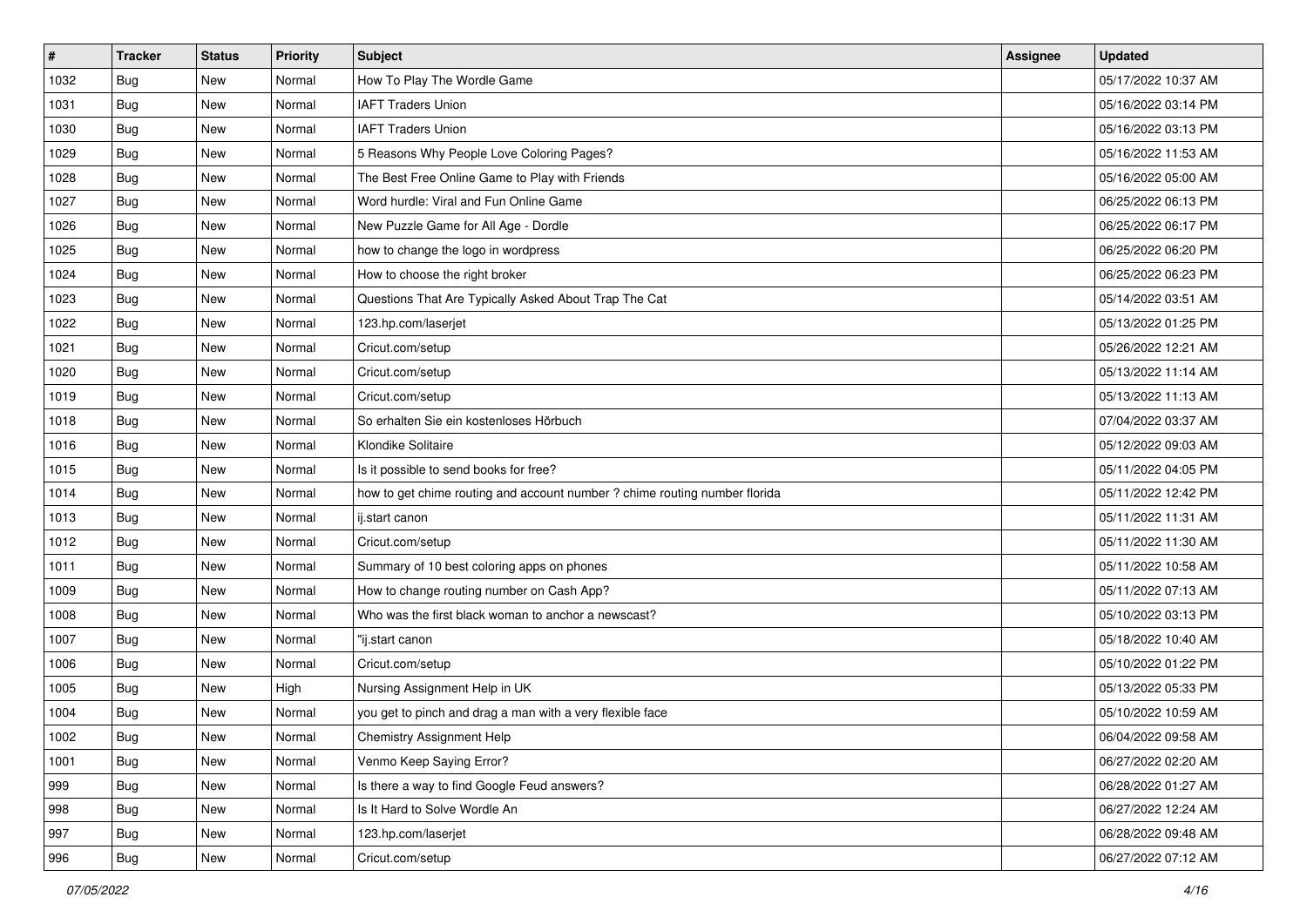| $\sharp$ | <b>Tracker</b> | <b>Status</b> | <b>Priority</b> | <b>Subject</b>                                                              | <b>Assignee</b> | <b>Updated</b>      |
|----------|----------------|---------------|-----------------|-----------------------------------------------------------------------------|-----------------|---------------------|
| 995      | Feature        | New           | Normal          | 'ij.start canon                                                             |                 | 06/27/2022 01:29 PM |
| 994      | Feature        | New           | Normal          | Cricut.com/setup                                                            |                 | 07/04/2022 09:23 AM |
| 993      | Bug            | New           | Normal          | IO Games Free Online                                                        |                 | 06/26/2022 09:41 AM |
| 992      | <b>Bug</b>     | New           | Normal          | So vergrößern Sie Ihr Instagram-Profilbild                                  |                 | 06/26/2022 11:29 PM |
| 991      | Bug            | New           | Normal          | <b>MDMA MOLLY</b>                                                           |                 | 05/03/2022 12:03 AM |
| 990      | <b>Bug</b>     | New           | Normal          | <b>Mushrooms</b>                                                            |                 | 06/26/2022 05:41 AM |
| 989      | <b>Bug</b>     | New           | Normal          | Barewoods Wax Cigar                                                         |                 | 07/04/2022 07:09 AM |
| 988      | <b>Bug</b>     | New           | Normal          | <b>Medicinal Mushrooms</b>                                                  |                 | 06/27/2022 09:33 AM |
| 987      | Bug            | New           | Normal          | <b>Medicinal Mushrooms</b>                                                  |                 | 06/27/2022 07:13 PM |
| 985      | Bug            | New           | Normal          | Find out the vitality of Facebook Phone Number:                             |                 | 06/27/2022 05:39 AM |
| 984      | <b>Bug</b>     | New           | Normal          | How to disable, permanently delete Twitter account on phone, PC             |                 | 07/04/2022 07:11 AM |
| 983      | <b>Bug</b>     | New           | Normal          | Finding issue in tekken 3 game?                                             |                 | 06/28/2022 03:26 AM |
| 982      | Bug            | New           | Normal          | Five sites that let you download free scenarios for your iPhone             |                 | 05/07/2022 09:34 PM |
| 981      | Bug            | New           | Normal          | VidMate Mod APK                                                             |                 | 06/28/2022 11:24 AM |
| 980      | Bug            | New           | Normal          | Free Gas Cards for the Unemployed                                           |                 | 06/28/2022 02:54 PM |
| 979      | Bug            | New           | Normal          | Free Gas Cards for the Unemployed                                           |                 | 07/05/2022 03:45 PM |
| 978      | <b>Bug</b>     | New           | Normal          | Delamore Lodge is a place to stay.                                          |                 | 06/27/2022 04:57 AM |
| 977      | Bug            | New           | Normal          | Fans of the Old Country will like this book.                                |                 | 07/04/2022 06:54 AM |
| 975      | Bug            | New           | Normal          | Payback 2 Mod APK                                                           |                 | 05/05/2022 10:56 AM |
| 974      | Bug            | New           | Normal          | Watch NCAA Football Live Streaming Free                                     |                 | 06/26/2022 05:33 PM |
| 973      | Feature        | New           | Normal          | Free NFL Streaming Sites                                                    |                 | 06/28/2022 06:27 AM |
| 972      | Bug            | New           | Normal          | How To Borrow Money From The Cash App? Get To Know About The Same           |                 | 04/25/2022 07:30 AM |
| 971      | Bug            | New           | Normal          | How Do I Check Balance On Cash App Card With Optimum Ease?                  |                 | 06/27/2022 08:16 PM |
| 970      | <b>Bug</b>     | New           | Normal          | The Amount Of Time Does Cash App Direct Deposit Time Take?                  |                 | 07/05/2022 02:33 AM |
| 969      | Bug            | New           | Normal          | Watch NCAA Football Live Match Free                                         |                 | 06/28/2022 01:31 PM |
| 968      | Feature        | New           | Normal          | watch nfl online free live streaming                                        |                 | 07/05/2022 04:47 PM |
| 967      | Feature        | New           | Normal          | stream live nfl games free online                                           |                 | 06/26/2022 10:09 AM |
| 966      | i Bug          | New           | Normal          | How to Download the Filmes                                                  |                 | 06/27/2022 03:25 AM |
| 965      | <b>Bug</b>     | New           | Normal          | Go with cash app customer service to know where I can load my cash app card |                 | 06/28/2022 04:30 AM |
| 964      | Bug            | New           | Normal          | Can I Fix Cash App Transfer Failed Issues By Adding Sufficient Funds?       |                 | 07/03/2022 11:10 PM |
| 963      | Feature        | New           | Normal          | Why I am not getting cool cash app card designs- call experts               |                 | 07/05/2022 04:36 PM |
| 962      | Bug            | New           | Normal          | Kostenlose Hörbücher                                                        |                 | 06/26/2022 10:45 PM |
| 961      | <b>Bug</b>     | New           | Normal          | TeaTv is an Android                                                         |                 | 07/05/2022 12:43 AM |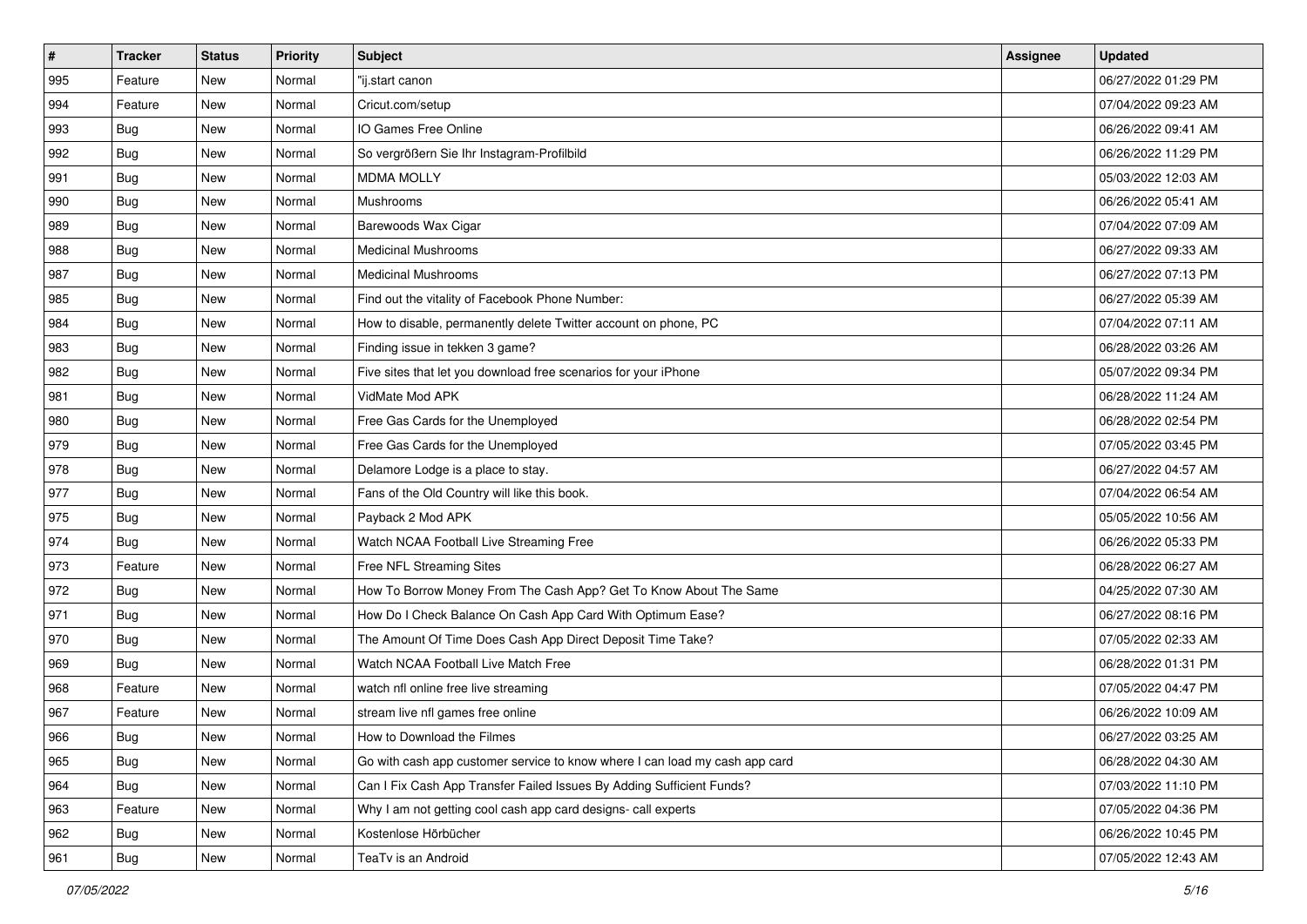| $\vert$ # | <b>Tracker</b> | <b>Status</b> | <b>Priority</b> | <b>Subject</b>                                                                         | Assignee | <b>Updated</b>      |
|-----------|----------------|---------------|-----------------|----------------------------------------------------------------------------------------|----------|---------------------|
| 959       | <b>Bug</b>     | New           | Normal          | Get connected with cash app team-How to get money off cash app at walmart without card |          | 06/27/2022 08:52 AM |
| 958       | <b>Bug</b>     | New           | Normal          | Avail Cash app support service to know Sutton bank cash app number                     |          | 07/04/2022 11:36 AM |
| 957       | Bug            | New           | Normal          | From Where I Can Get Cheap Writing Services?                                           |          | 04/20/2022 05:06 AM |
| 956       | Bug            | New           | Normal          | FNF Free Mods Online                                                                   |          | 06/25/2022 09:59 PM |
| 954       | <b>Bug</b>     | New           | Normal          | AZ Screen Recorder Mod                                                                 |          | 07/04/2022 10:08 PM |
| 953       | <b>Bug</b>     | New           | Normal          | Manga Dogs - Read Your Favorite Comics on Your Smartphone                              |          | 06/27/2022 03:53 PM |
| 952       | <b>Bug</b>     | New           | Normal          | Canon IJ Network Tool                                                                  |          | 06/26/2022 10:35 AM |
| 951       | Bug            | New           | Normal          | Canon.com/ijsetup                                                                      |          | 06/27/2022 07:56 PM |
| 950       | <b>Bug</b>     | New           | Normal          | ij.start canon                                                                         |          | 07/04/2022 04:29 PM |
| 949       | <b>Bug</b>     | New           | Normal          | <b>Educational Games</b>                                                               |          | 06/15/2022 09:11 PM |
| 948       | <b>Bug</b>     | New           | Normal          | Canon IJ Network Tool                                                                  |          | 06/27/2022 09:30 PM |
| 947       | <b>Bug</b>     | New           | Normal          | is Disney Now and Disney Plus different?                                               |          | 04/14/2022 09:53 AM |
| 946       | <b>Bug</b>     | New           | Normal          | What is Plex and Is Plex Legal?                                                        |          | 06/26/2022 05:23 AM |
| 945       | <b>Bug</b>     | New           | Normal          | TikTok 18 Mod Apk For Your Android                                                     |          | 04/13/2022 09:32 AM |
| 944       | Feature        | New           | Normal          | Canon.com/ijsetup                                                                      |          | 06/27/2022 09:46 AM |
| 943       | Bug            | New           | Normal          | ij.start canon                                                                         |          | 04/13/2022 08:52 AM |
| 942       | Bug            | New           | Normal          | Canon IJ Network Tool                                                                  |          | 04/13/2022 08:45 AM |
| 941       | <b>Bug</b>     | New           | Normal          | is Disney Now and Disney Plus different?                                               |          | 07/05/2022 11:02 AM |
| 940       | <b>Bug</b>     | New           | Normal          | What is Plex and Is Plex Legal?                                                        |          | 07/04/2022 07:54 PM |
| 935       | Bug            | New           | Normal          | MovieBox Pro Apk - Watch Movies and TV Shows on Your Android Phone                     |          | 07/04/2022 03:38 AM |
| 934       | <b>Bug</b>     | New           | Normal          | MovieBox Pro Apk - Watch Movies and TV Shows on Your Android Phone                     |          | 05/10/2022 11:01 AM |
| 933       | Bug            | New           | Normal          | How Can I Watch Movies on My Mobile Phone                                              |          | 06/24/2022 12:55 AM |
| 932       | <b>Bug</b>     | New           | Normal          | The best epic, long-playing PC games will consume days of your life.                   |          | 05/15/2022 07:44 PM |
| 930       | <b>Bug</b>     | New           | Normal          | The best free games online                                                             |          | 04/12/2022 09:05 AM |
| 929       | Bug            | New           | Normal          | Canon IJ Network Tool                                                                  |          | 04/12/2022 08:32 AM |
| 928       | <b>Bug</b>     | New           | Normal          | How Does Sutton Bank Cash App Customer Service Help In Answering Your Questions?       |          | 04/12/2022 11:36 AM |
| 927       | Feature        | New           | Normal          | What Is The Right Way To Troubleshoot Cash App Transfer Failed Problems?               |          | 04/12/2022 05:54 AM |
| 926       | Bug            | New           | Normal          | tavor 7                                                                                |          | 06/22/2022 05:08 PM |
| 925       | <b>Bug</b>     | New           | Normal          | tavor 7                                                                                |          | 06/15/2022 03:45 AM |
| 924       | <b>Bug</b>     | New           | Normal          | buy tec 9                                                                              |          | 04/11/2022 02:54 PM |
| 923       | Bug            | New           | Normal          | frenchies for sale                                                                     |          | 04/11/2022 02:35 PM |
| 922       | <b>Bug</b>     | New           | Normal          | Why Is The Need For Assignment Writing Services?                                       |          | 07/04/2022 09:28 PM |
| 921       | <b>Bug</b>     | New           | Normal          | Canon IJ Network Tool                                                                  |          | 04/11/2022 09:00 AM |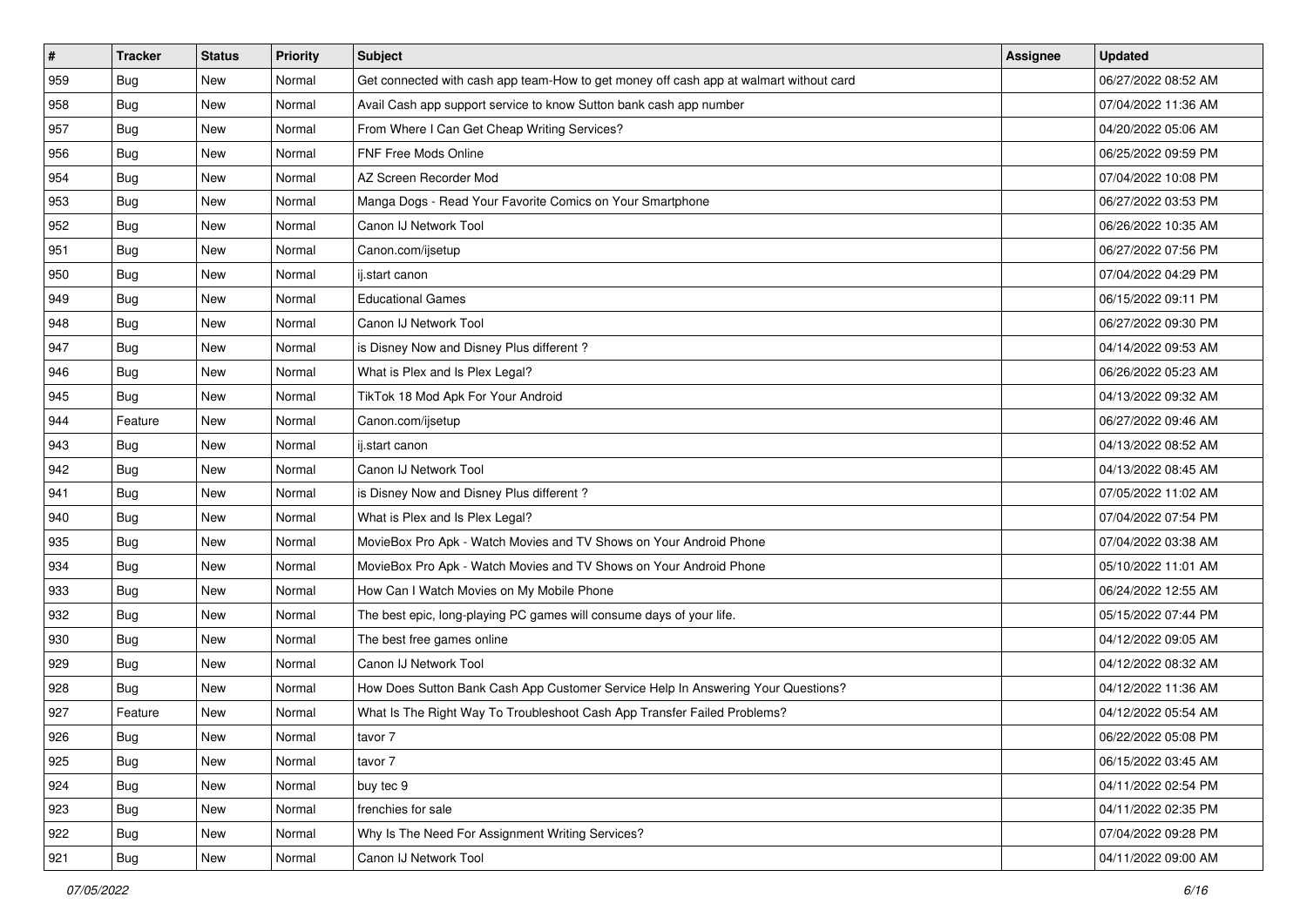| $\sharp$ | <b>Tracker</b> | <b>Status</b> | <b>Priority</b> | Subject                                                                   | Assignee | <b>Updated</b>      |
|----------|----------------|---------------|-----------------|---------------------------------------------------------------------------|----------|---------------------|
| 920      | <b>Bug</b>     | New           | Normal          | Where I Can Get Essay Writing Services?                                   |          | 04/11/2022 08:35 AM |
| 919      | Feature        | New           | Normal          | How can I check my Cash App card balance by dialing a number?             |          | 04/10/2022 09:07 AM |
| 918      | <b>Bug</b>     | New           | Normal          | Antivirus for IOS                                                         |          | 06/16/2022 10:36 PM |
| 917      | Bug            | New           | Normal          | Random Person Sent Me Money on Cash App-find solution?                    |          | 04/09/2022 12:32 PM |
| 916      | Bug            | New           | Normal          | How long does it take to write a book?                                    |          | 04/07/2022 12:15 PM |
| 915      | <b>Bug</b>     | New           | Normal          | Finance dissertation writing                                              |          | 04/07/2022 09:22 AM |
| 914      | Bug            | New           | Normal          | Wordle: how to play fashion games for free?                               |          | 04/07/2022 08:30 AM |
| 913      | <b>Bug</b>     | New           | Normal          | Canon IJ Network Tool                                                     |          | 04/07/2022 06:21 AM |
| 912      | <b>Bug</b>     | New           | Normal          | Cuphead Mobile Game Review                                                |          | 06/09/2022 10:14 AM |
| 911      | <b>Bug</b>     | New           | Normal          | Aluminum Windows & Doors                                                  |          | 04/06/2022 08:10 PM |
| 910      | <b>Bug</b>     | New           | Normal          | Each content looks unisize or not formated                                |          | 04/06/2022 11:21 AM |
| 909      | <b>Bug</b>     | New           | Normal          | <b>Toca Life World APK</b>                                                |          | 04/06/2022 04:52 AM |
| 908      | Bug            | New           | Normal          | <b>Toca Life World APK</b>                                                |          | 04/06/2022 03:18 AM |
| 907      | <b>Bug</b>     | New           | Normal          | Canon IJ Network Tool                                                     |          | 04/04/2022 10:43 AM |
| 906      | <b>Bug</b>     | New           | Normal          | How To Change Cash App From Business To Personal Account For Any Reasons? |          | 04/04/2022 09:57 AM |
| 905      | Bug            | New           | Normal          | MINI MILITIA MOD APK                                                      |          | 05/19/2022 01:54 PM |
| 904      | Feature        | New           | Normal          | Laora seeck                                                               |          | 04/20/2022 11:54 AM |
| 903      | Feature        | New           | Normal          | Good game                                                                 |          | 04/11/2022 08:39 AM |
| 902      | Feature        | New           | Normal          | salo717                                                                   |          | 05/18/2022 10:35 AM |
| 901      | Feature        | New           | Normal          | good game ever                                                            |          | 07/05/2022 02:31 PM |
| 900      | Feature        | New           | Normal          | good game ever                                                            |          | 04/02/2022 11:59 AM |
| 898      | Bug            | New           | Normal          | Shadow Fight 2 Mod APK                                                    |          | 04/02/2022 09:17 AM |
| 895      | Bug            | New           | Normal          | Cash App Scams                                                            |          | 06/18/2022 02:36 PM |
| 894      | Feature        | New           | Normal          | Need phd dissertation help in UK                                          |          | 05/30/2022 12:29 PM |
| 893      | Bug            | New           | Normal          | klingeltone                                                               |          | 04/13/2022 11:06 AM |
| 892      | Bug            | New           | Normal          | Good game                                                                 |          | 07/01/2022 10:25 AM |
| 891      | <b>Bug</b>     | New           | Normal          | The most interesting game today, have you tried it?                       |          | 04/01/2022 09:17 AM |
| 889      | <b>Bug</b>     | New           | Normal          | What is Plex and how it's work?                                           |          | 04/01/2022 09:14 AM |
| 888      | <b>Bug</b>     | New           | Normal          | Is the Fox News Channel on Roku free?                                     |          | 06/28/2022 06:58 PM |
| 887      | <b>Bug</b>     | New           | Normal          | What is Plex and how it's work?                                           |          | 04/01/2022 09:16 AM |
| 886      | Bug            | New           | Normal          | Is the Fox News Channel on Roku free?                                     |          | 07/03/2022 07:14 PM |
| 885      | <b>Bug</b>     | New           | Normal          | How to Install the Tele Latino App For Android                            |          | 03/28/2022 04:10 AM |
| 884      | <b>Bug</b>     | New           | Normal          | Why do Subway Surfers popular                                             |          | 04/01/2022 09:16 AM |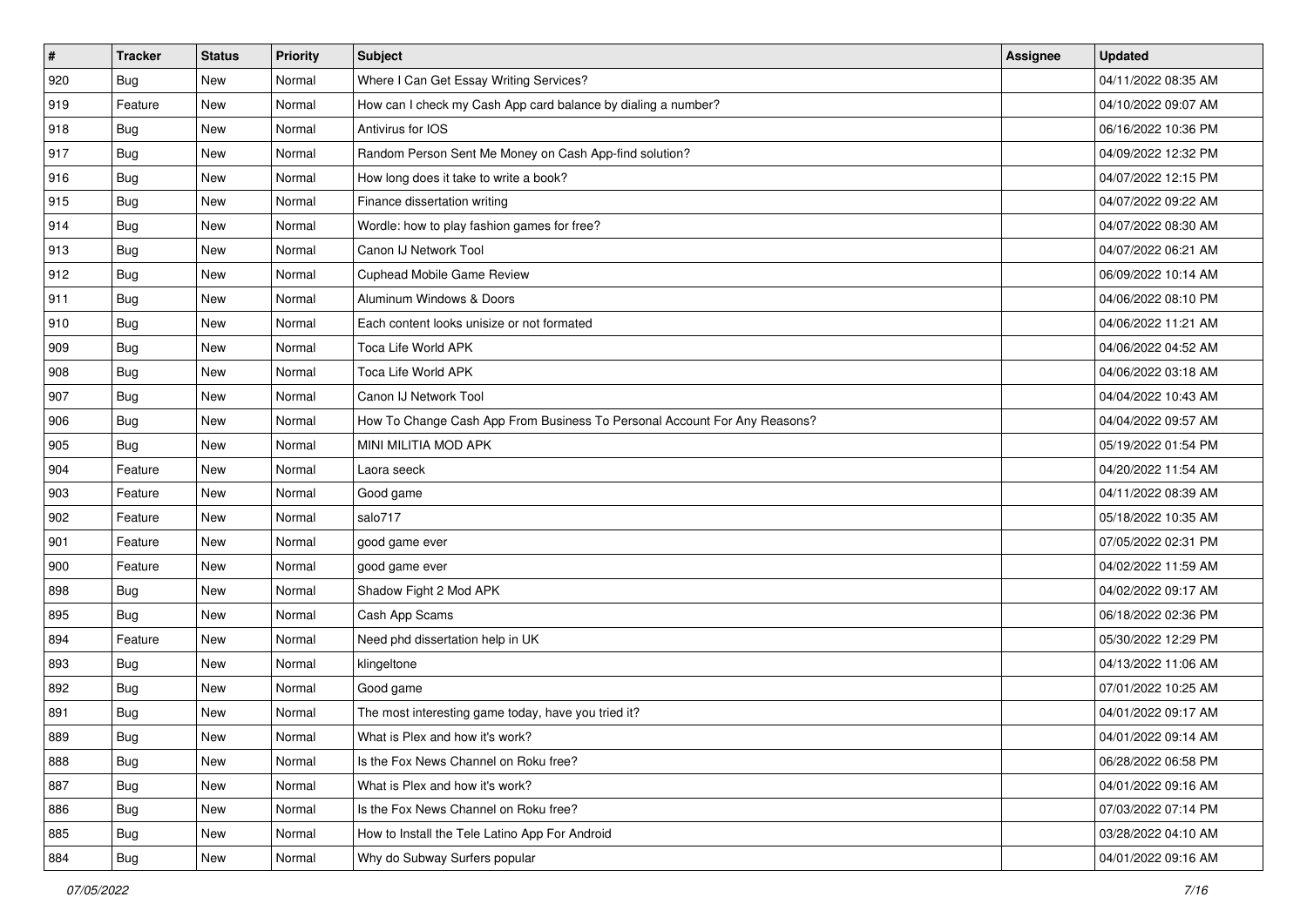| $\sharp$ | <b>Tracker</b> | <b>Status</b> | <b>Priority</b> | Subject                                                                          | <b>Assignee</b> | <b>Updated</b>      |
|----------|----------------|---------------|-----------------|----------------------------------------------------------------------------------|-----------------|---------------------|
| 883      | <b>Bug</b>     | New           | Normal          | Langweilen Sie sich jemals bei der gleichen alten Schriftart auf Instagram?      |                 | 04/01/2022 09:16 AM |
| 882      | Bug            | New           | Normal          | How to change bank account on cash app?                                          |                 | 04/01/2022 09:16 AM |
| 880      | <b>Bug</b>     | New           | Normal          | Why do Subway Surfers popular                                                    |                 | 04/01/2022 09:16 AM |
| 879      | Feature        | New           | Normal          | Best Garage Door Repair in Massachusetts                                         |                 | 04/01/2022 09:16 AM |
| 878      | <b>Bug</b>     | New           | Normal          | Wie ist instazoom hilfreich beim Herunterladen von Instagram-Profilbildern       |                 | 04/08/2022 09:28 PM |
| 877      | Feature        | New           | Normal          | <b>Exness Broker Review</b>                                                      |                 | 04/01/2022 09:12 AM |
| 876      | Bug            | New           | Normal          | Download Full-Size Profile Pictures of Your Favorite Users With InstaDP          |                 | 04/01/2022 09:12 AM |
| 875      | <b>Bug</b>     | New           | Normal          | Red ball game                                                                    |                 | 04/01/2022 09:15 AM |
| 874      | Bug            | New           | Normal          | Cómo descargar Minecraft Apk                                                     |                 | 06/26/2022 08:01 AM |
| 873      | <b>Bug</b>     | New           | Normal          | Klingeltöne mp3                                                                  |                 | 04/13/2022 11:03 AM |
| 872      | <b>Bug</b>     | New           | Normal          | Poppy Playtime Horror Game Free                                                  |                 | 04/01/2022 09:11 AM |
| 870      | Bug            | New           | Normal          | Mahjong Solitaire                                                                |                 | 04/01/2022 09:12 AM |
| 869      | Bug            | New           | Normal          | Sonnerie Post Malone 2022                                                        |                 | 04/13/2022 11:05 AM |
| 865      | <b>Bug</b>     | New           | Normal          | Canon IJ Printer Utility                                                         |                 | 05/18/2022 07:24 PM |
| 864      | <b>Bug</b>     | New           | Normal          | Canon IJ Network Tool                                                            |                 | 04/01/2022 09:14 AM |
| 863      | Bug            | New           | Normal          | Canon IJ Network Tool                                                            |                 | 04/01/2022 09:12 AM |
| 862      | <b>Bug</b>     | New           | Normal          | none                                                                             |                 | 04/01/2022 09:11 AM |
| 859      | Bug            | New           | Normal          | Canon IJ Network Tool                                                            |                 | 04/01/2022 09:13 AM |
| 857      | <b>Bug</b>     | New           | Normal          | Welcome to the world of classic retro games                                      |                 | 04/01/2022 09:13 AM |
| 856      | Bug            | New           | Normal          | Online Classes Assistance Help For Student                                       |                 | 04/01/2022 09:13 AM |
| 855      | <b>Bug</b>     | New           | Normal          | Online Classes Assistance Help For Student                                       |                 | 04/01/2022 09:13 AM |
| 854      | Bug            | New           | Normal          | How To Resolve Password Problems Through Facebook Customer Service?              |                 | 04/09/2022 06:11 PM |
| 853      | Bug            | New           | Normal          | what is dr laser                                                                 |                 | 04/01/2022 09:13 AM |
| 852      | <b>Bug</b>     | New           | Normal          | How to cancel your French Bee flight within 24 hours?                            |                 | 04/01/2022 09:13 AM |
| 851      | <b>Bug</b>     | New           | Normal          | Laden Sie den kostenlosen MP3-Klingelton für Ihr Mobiltelefon herunter           |                 | 04/01/2022 09:14 AM |
| 850      | Bug            | New           | Normal          | Puppy Playtime APK Android                                                       |                 | 04/01/2022 09:14 AM |
| 849      | <b>Bug</b>     | New           | Normal          | FutEmax App Apk - Watch Soccer, Fantasy Football, And More On Your Mobile Device |                 | 04/01/2022 09:04 AM |
| 848      | Feature        | New           | Normal          | Online Classes Assistance                                                        |                 | 04/01/2022 08:57 AM |
| 847      | Feature        | New           | Normal          | Canon.com/ijsetup                                                                |                 | 04/01/2022 09:08 AM |
| 846      | Feature        | New           | Normal          | ij.start canon                                                                   |                 | 04/01/2022 08:58 AM |
| 845      | Feature        | New           | Normal          | canon.com/ijsetup                                                                |                 | 04/01/2022 08:58 AM |
| 844      | <b>Bug</b>     | New           | Normal          | To know Chime Routing Number call on the helpline number                         |                 | 04/01/2022 08:58 AM |
| 843      | <b>Bug</b>     | New           | Normal          | Canon IJ Network Tool                                                            |                 | 04/01/2022 08:58 AM |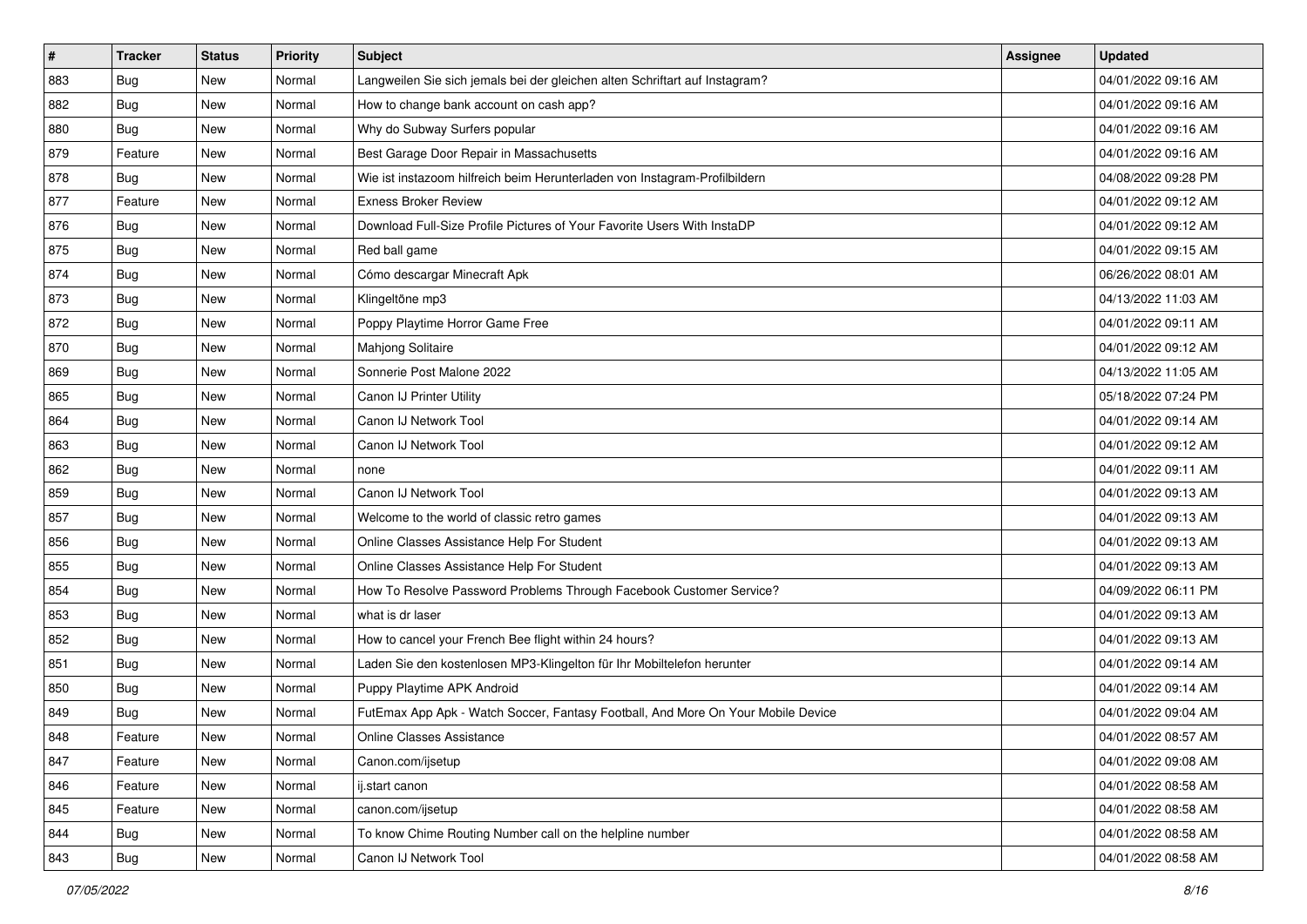| $\vert$ # | <b>Tracker</b> | <b>Status</b> | <b>Priority</b> | <b>Subject</b>                                                | Assignee | <b>Updated</b>      |
|-----------|----------------|---------------|-----------------|---------------------------------------------------------------|----------|---------------------|
| 842       | <b>Bug</b>     | New           | Normal          | Join the fun game                                             |          | 04/01/2022 08:58 AM |
| 841       | Bug            | New           | Normal          | How do I activate FOX NOW?                                    |          | 04/01/2022 08:58 AM |
| 840       | Bug            | New           | Normal          | Is Tubi really free and legal?                                |          | 04/01/2022 08:58 AM |
| 839       | <b>Bug</b>     | New           | Normal          | How do I activate FOX NOW?                                    |          | 04/01/2022 08:58 AM |
| 838       | Bug            | New           | Normal          | Celebrity Hunter Mod apk - Como instalá-lo                    |          | 04/01/2022 08:58 AM |
| 836       | <b>Bug</b>     | New           | Normal          | What Is The Required Amount To Pay As Cash App Clearance Fee? |          | 04/01/2022 09:00 AM |
| 835       | Bug            | New           | Normal          | Build your strong army with Taming io                         |          | 04/01/2022 08:59 AM |
| 834       | <b>Bug</b>     | New           | Normal          | Grasp the secret to relieve stress and fatigue                |          | 04/01/2022 08:57 AM |
| 833       | Bug            | New           | Normal          | Does Direct Deposit Hit Chime- seek Chime Customer Service    |          | 04/01/2022 08:59 AM |
| 832       | <b>Bug</b>     | New           | Normal          | Choque Royale Mod Apk                                         |          | 04/01/2022 08:59 AM |
| 831       | <b>Bug</b>     | New           | Normal          | Build and shoot                                               |          | 05/29/2022 04:47 PM |
| 830       | <b>Bug</b>     | New           | Normal          | Poppy Playtime APK                                            |          | 06/27/2022 10:31 PM |
| 828       | Bug            | New           | Normal          | Nursery management                                            |          | 06/28/2022 12:10 PM |
| 827       | Bug            | New           | Normal          | Come To Know The Required Steps To Unlock Cash App Account    |          | 04/01/2022 08:59 AM |
| 826       | Bug            | New           | Normal          | How to Dowload MXL TV Premium                                 |          | 05/26/2022 03:34 PM |
| 825       | Bug            | New           | Normal          | Lucky Patcher Download                                        |          | 07/05/2022 09:19 AM |
| 822       | <b>Bug</b>     | New           | Normal          | Dowload Your Boyfriend Game                                   |          | 07/05/2022 01:51 PM |
| 821       | Bug            | New           | Normal          | Nicoo - A Review of the Popular Battle Royale Game            |          | 06/28/2022 08:30 AM |
| 820       | Bug            | New           | Normal          | Metal Slug Apk para Android                                   |          | 07/05/2022 10:50 AM |
| 819       | <b>Bug</b>     | New           | Normal          | Metal Slug Apk para Android                                   |          | 06/27/2022 09:35 AM |
| 817       | <b>Bug</b>     | New           | Normal          | Pacman 30th Anniversary                                       |          | 07/03/2022 11:23 PM |
| 816       | <b>Bug</b>     | New           | Normal          | Play Scribble io fun with everyone                            |          | 07/02/2022 10:43 AM |
| 813       | Feature        | New           | Normal          | Canon.com/ijsetup                                             |          | 06/28/2022 05:15 PM |
| 812       | Feature        | New           | Normal          | canon.com/ijsetup                                             |          | 07/04/2022 08:21 PM |
| 811       | <b>Bug</b>     | New           | Normal          | Canon IJ Network Tool                                         |          | 07/03/2022 03:22 PM |
| 810       | Feature        | New           | Normal          | how to remove viruses from a phone                            |          | 07/04/2022 07:35 PM |
| 809       | <b>Bug</b>     | New           | Normal          | Smash Karts - immerse yourself in the exciting race           |          | 07/04/2022 07:42 PM |
| 808       | Bug            | New           | Normal          | Sinnvolle Guten-Morgen-Grüße                                  |          | 07/03/2022 07:27 PM |
| 807       | <b>Bug</b>     | New           | Normal          | 1v1Battle is a strategic action 'Build and shoot' game        |          | 06/27/2022 06:52 AM |
| 806       | Feature        | New           | Normal          | Go everywhere thanks to mapquest driving directions           |          | 07/03/2022 01:42 AM |
| 804       | <b>Bug</b>     | New           | Normal          | Review                                                        |          | 07/03/2022 10:51 PM |
| 802       | <b>Bug</b>     | New           | Normal          | Who Is an ETL Engineer                                        |          | 07/02/2022 06:40 AM |
| 801       | <b>Bug</b>     | New           | Normal          | Who Is an ETL Engineer                                        |          | 07/02/2022 05:26 AM |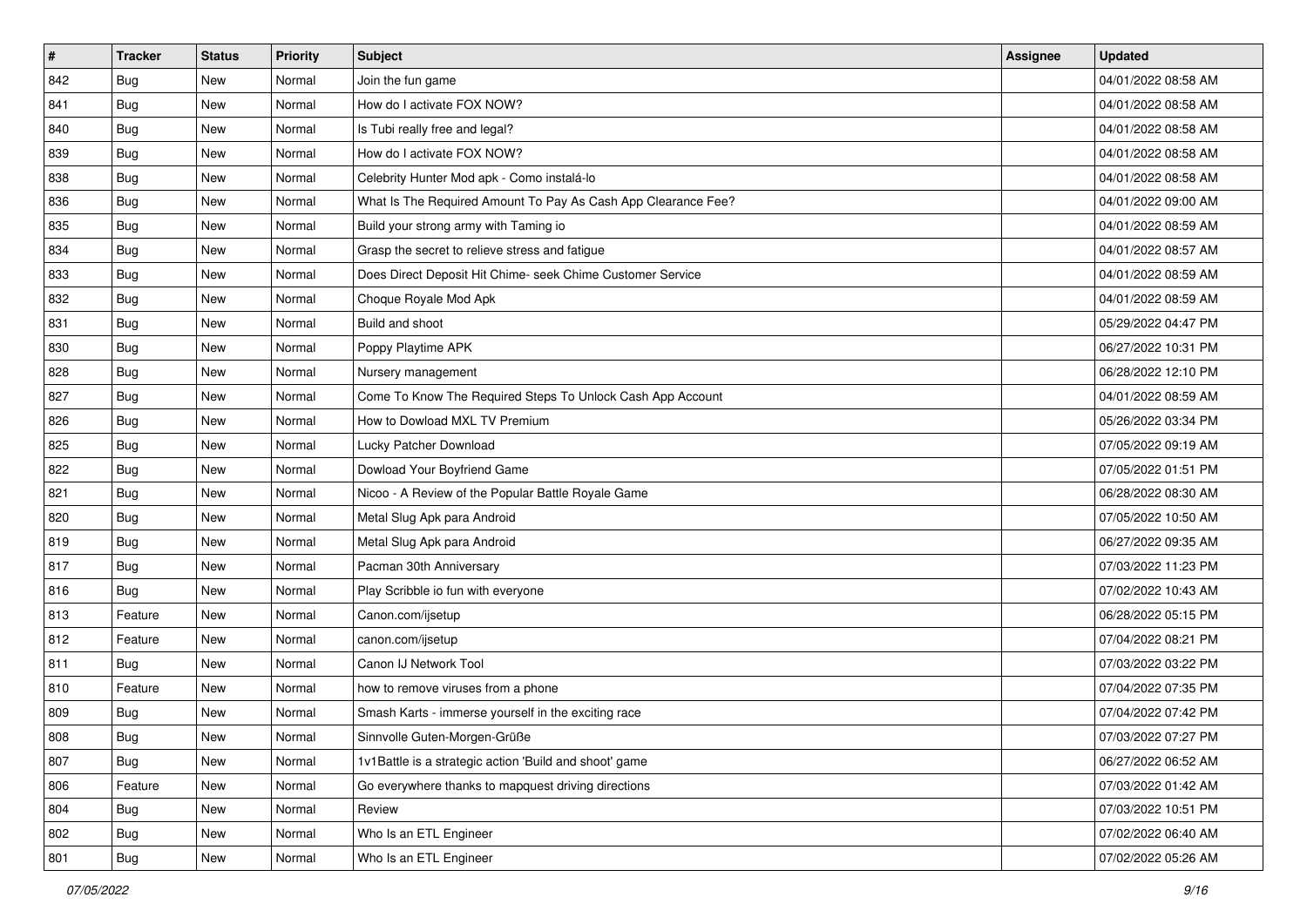| #   | <b>Tracker</b> | <b>Status</b> | <b>Priority</b> | Subject                                                                       | Assignee | <b>Updated</b>      |
|-----|----------------|---------------|-----------------|-------------------------------------------------------------------------------|----------|---------------------|
| 800 | <b>Bug</b>     | New           | Normal          | Who Is an ETL Engineer                                                        |          | 07/03/2022 02:50 AM |
| 799 | Bug            | New           | Normal          | Who Is an ETL Engineer                                                        |          | 07/04/2022 10:42 AM |
| 798 | <b>Bug</b>     | New           | Normal          | Who Is an ETL Engineer                                                        |          | 07/04/2022 09:00 PM |
| 796 | <b>Bug</b>     | New           | Normal          | How Does Cash App ++ actually work and What is the process of it              |          | 07/02/2022 11:27 PM |
| 795 | Bug            | New           | Normal          | Drift Boss - Exciting Race                                                    |          | 06/26/2022 06:32 PM |
| 794 | Feature        | New           | Normal          | Safe place to buy fifa coins                                                  |          | 07/05/2022 10:14 AM |
| 792 | <b>Bug</b>     | New           | Normal          | What is Google Camera Mod?                                                    |          | 06/27/2022 10:20 AM |
| 791 | Bug            | New           | Normal          | Samsnung TV Plus is not working                                               |          | 04/01/2022 09:03 AM |
| 790 | Bug            | New           | Normal          | My app                                                                        |          | 04/01/2022 09:03 AM |
| 789 | <b>Bug</b>     | New           | Normal          | Full version                                                                  |          | 07/05/2022 01:51 PM |
| 788 | Bug            | New           | Normal          | Intro Maker Mod APK                                                           |          | 07/05/2022 01:50 AM |
| 787 | Bug            | New           | Normal          | Assured Assignment Help                                                       |          | 07/04/2022 06:28 AM |
| 786 | Bug            | New           | Normal          | Best Assignment Help in Australia & UK                                        |          | 07/02/2022 01:03 PM |
| 785 | <b>Bug</b>     | New           | Normal          | How To Get Money Off Cash App Without Card Or With A Card?                    |          | 07/02/2022 07:16 AM |
| 784 | <b>Bug</b>     | New           | Normal          | How To Add Money On Cash App Card And Check The Funds?                        |          | 07/04/2022 01:54 PM |
| 783 | <b>Bug</b>     | New           | Normal          | How Do I Determine The Reasons And Solutions To Fix Cash App Transfer Failed? |          | 07/05/2022 04:03 AM |
| 782 | <b>Bug</b>     | New           | Normal          | Comment faire une sonnerie téléphonique                                       |          | 07/05/2022 01:35 AM |
| 781 | Bug            | New           | Normal          | Free Whatsapp Group to Join                                                   |          | 07/05/2022 02:19 AM |
| 777 | <b>Bug</b>     | New           | Normal          | Obtain driving instructions using Google Maps.                                |          | 07/05/2022 04:55 AM |
| 776 | <b>Bug</b>     | New           | Normal          | Wibargain                                                                     |          | 07/02/2022 09:26 AM |
| 775 | Bug            | New           | Normal          | cash app                                                                      |          | 02/14/2022 08:20 AM |
| 774 | <b>Bug</b>     | New           | Normal          | Follow proper initiatives                                                     |          | 07/05/2022 06:06 AM |
| 773 | <b>Bug</b>     | New           | Normal          | Spades - Play online free                                                     |          | 07/02/2022 08:02 AM |
| 772 | <b>Bug</b>     | New           | Normal          | united airlines baggage policy                                                |          | 07/04/2022 12:27 AM |
| 771 | <b>Bug</b>     | New           | Normal          | united airlines baggage policy                                                |          | 07/05/2022 09:19 AM |
| 770 | Bug            | New           | Normal          | Canon IJ Network Tool                                                         |          | 07/04/2022 11:49 PM |
| 769 | <b>Bug</b>     | New           | Normal          | check my cash app                                                             |          | 07/04/2022 06:14 AM |
| 768 | Bug            | New           | Normal          | Where can you buy best jackets online?                                        |          | 07/04/2022 04:44 PM |
| 767 | Bug            | New           | Normal          | apkmod                                                                        |          | 07/05/2022 11:57 AM |
| 766 | <b>Bug</b>     | New           | Normal          | Pobreflix Mod APK Review                                                      |          | 07/04/2022 09:29 PM |
| 765 | Bug            | New           | Normal          | Follow proper initiatives to check my cash app                                |          | 07/04/2022 07:06 PM |
| 764 | Bug            | New           | Normal          | What is available to see what I can watch HBO Max?                            |          | 07/04/2022 12:11 PM |
| 763 | <b>Bug</b>     | New           | High            | How to Make a Ringtone on Your iPhone                                         |          | 07/05/2022 07:00 AM |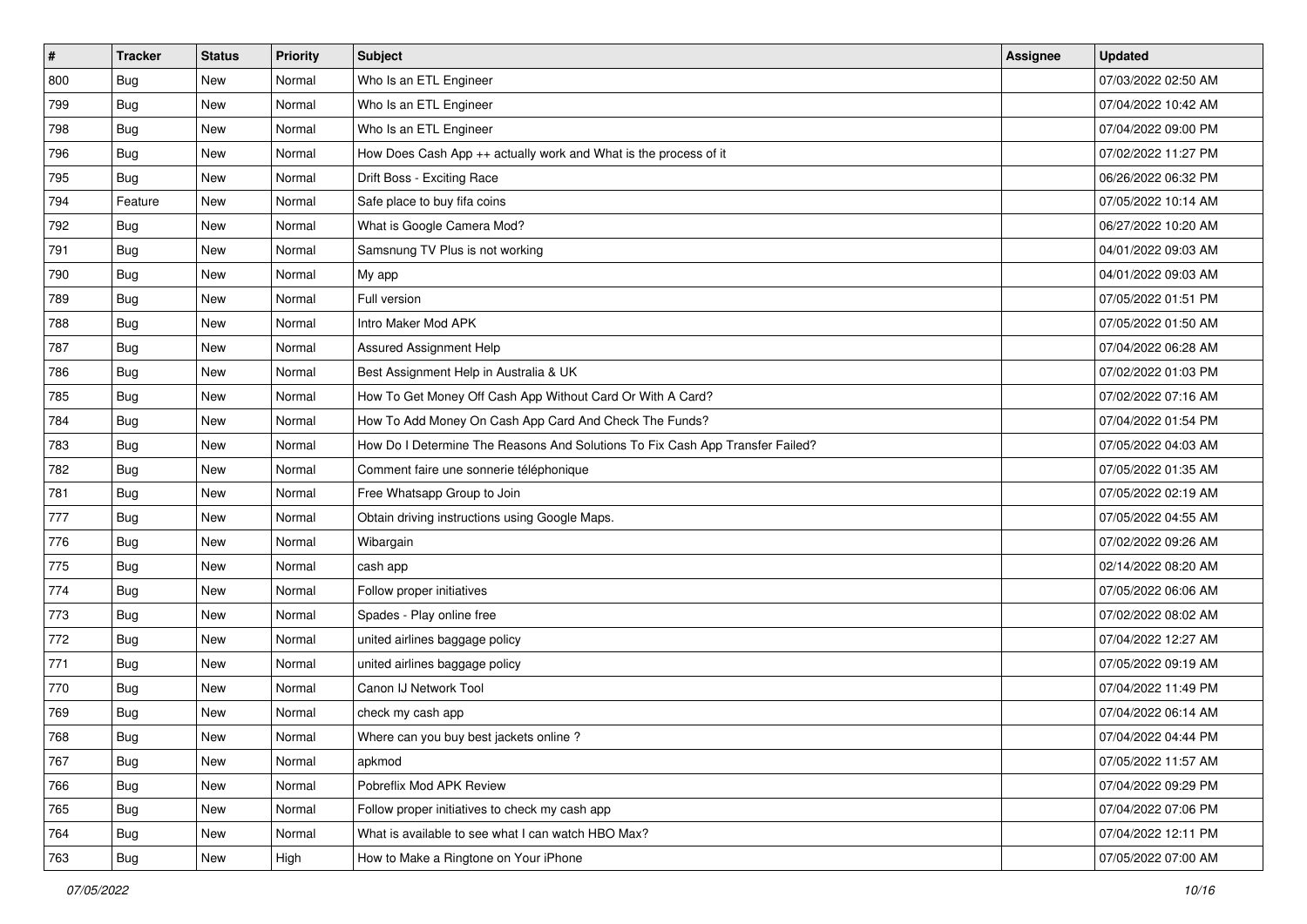| #   | <b>Tracker</b> | <b>Status</b> | <b>Priority</b> | Subject                                                                                             | Assignee | <b>Updated</b>      |
|-----|----------------|---------------|-----------------|-----------------------------------------------------------------------------------------------------|----------|---------------------|
| 762 | <b>Bug</b>     | New           | Normal          | How To Add Money To A Cash App Card If Struggling With Low Amount?                                  |          | 06/29/2022 10:53 AM |
| 760 | <b>Bug</b>     | New           | Normal          | apkmod                                                                                              |          | 06/27/2022 04:13 PM |
| 758 | <b>Bug</b>     | New           | Normal          | How Do I Study Consistently For Hours?                                                              |          | 06/27/2022 12:49 AM |
| 757 | <b>Bug</b>     | New           | Normal          | Why Is Issue of Car Maintenance so Famous for the Consumers?                                        |          | 04/01/2022 09:01 AM |
| 756 | Feature        | New           | Normal          | Your one-stop destination for the thesis writing service                                            |          | 06/27/2022 05:46 PM |
| 754 | <b>Bug</b>     | New           | Normal          | Cómo descargar tonos gratis de teléfono celular                                                     |          | 06/26/2022 01:56 PM |
| 753 | Bug            | New           | Normal          | onlineessaygrader                                                                                   |          | 06/28/2022 05:55 AM |
| 752 | <b>Bug</b>     | New           | Normal          | Plagerism checker                                                                                   |          | 06/26/2022 06:33 PM |
| 750 | <b>Bug</b>     | New           | Normal          | Create a Report Template                                                                            |          | 07/04/2022 04:40 PM |
| 749 | Bug            | New           | Normal          | The Best Bubble Shooter Game for Android                                                            |          | 06/26/2022 12:12 PM |
| 748 | <b>Bug</b>     | New           | Normal          | Il y a quelques façons d'obtenir des sonneries gratuites pour votre iPhone                          |          | 06/26/2022 11:24 PM |
| 747 | Bug            | New           | Normal          | How to Install Tyflex Plus on Your Android Device                                                   |          | 07/03/2022 07:14 PM |
| 744 | Bug            | New           | Normal          | <b>Pixel Survive</b>                                                                                |          | 06/28/2022 05:13 AM |
| 743 | <b>Bug</b>     | New           | Normal          | They promote 'pixel art' contests and a 'game jam' related to the work and figure of Carlos Casares |          | 06/28/2022 12:04 PM |
| 742 | Bug            | New           | Normal          | How Long Does Cash App Support Take To Respond For A Better Support?                                |          | 07/04/2022 11:48 PM |
| 741 | Bug            | New           | Normal          | <b>Blockchain Technology Solutions</b>                                                              |          | 07/05/2022 07:25 AM |
| 740 | Feature        | New           | Normal          | Online Thesis Help USA                                                                              |          | 07/02/2022 03:17 PM |
| 739 | Bug            | New           | Normal          | law dissertation help                                                                               |          | 06/27/2022 06:12 PM |
| 738 | Bug            | New           | Normal          | How Much Amount Do I Get Using The Referral Code For Cash App?                                      |          | 06/27/2022 03:58 PM |
| 737 | <b>Bug</b>     | New           | Normal          | How Do I Talk To A Live Person At Facebook If Anything Is Doubtful?                                 |          | 06/27/2022 09:59 PM |
| 736 | Bug            | New           | Normal          | I Want to Edit in My Website (transfer-factor.net) Unfortunately, Unable to Edit It                 |          | 06/24/2022 07:32 AM |
| 735 | Bug            | New           | Normal          | A quick fix of how to get money back from cash app stocks                                           |          | 07/04/2022 06:49 PM |
| 734 | Bug            | New           | Normal          | DR. STRANGE: Multiverse of Scheduling Madness!                                                      |          | 06/28/2022 07:07 AM |
| 733 | <b>Bug</b>     | New           | Normal          | How does one go about getting a book deal?                                                          |          | 06/28/2022 06:35 PM |
| 732 | Bug            | New           | Normal          | Get rectifications steps about why cash app transfer failed                                         |          | 07/04/2022 12:38 PM |
| 731 | Bug            | New           | Normal          | Avail Of Cash App Customer Service If Unable To Down Cash App Mobile App?                           |          | 06/25/2022 08:36 PM |
| 730 | <b>Bug</b>     | New           | Normal          | Canon IJ Network Tool                                                                               |          | 06/26/2022 05:51 PM |
| 729 | Bug            | New           | Normal          | Canon IJ Network Tool                                                                               |          | 06/28/2022 01:10 PM |
| 728 | <b>Bug</b>     | New           | Normal          | Will Cash App refund money if scammed? Hitches With Optimum Ease                                    |          | 07/05/2022 02:45 AM |
| 726 | <b>Bug</b>     | New           | Normal          | Mobile Application Development Services                                                             |          | 06/30/2022 08:49 PM |
| 725 | Feature        | New           | Normal          | What are memo writing services design                                                               |          | 07/04/2022 10:27 AM |
| 724 | Bug            | New           | Normal          | Dial Chime Customer support number for a quick response                                             |          | 07/05/2022 01:50 PM |
| 721 | <b>Bug</b>     | New           | Normal          | Cómo instalar un Mod Apk                                                                            |          | 07/03/2022 04:55 PM |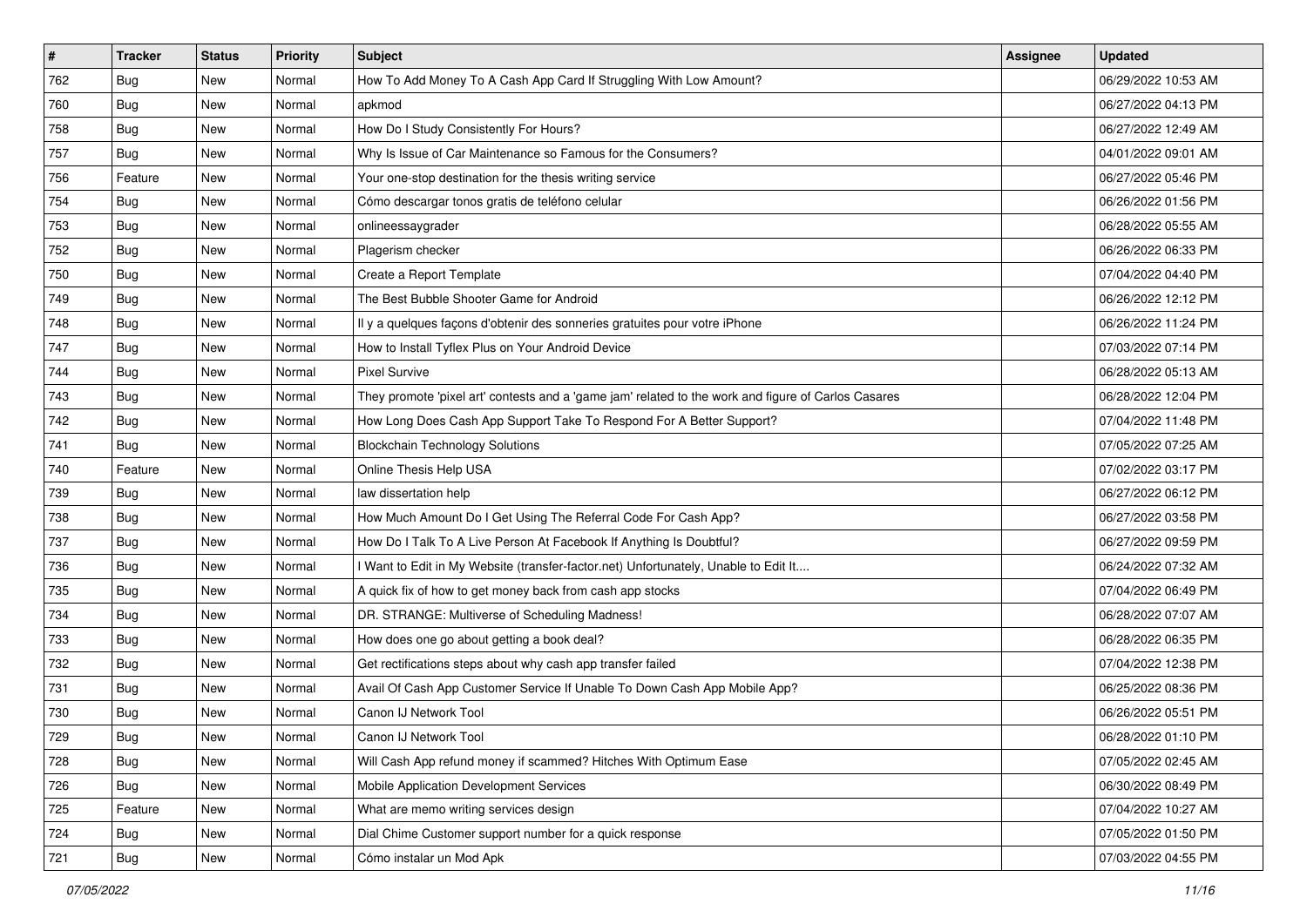| $\vert$ # | <b>Tracker</b> | <b>Status</b> | <b>Priority</b> | <b>Subject</b>                                                               | Assignee | <b>Updated</b>      |
|-----------|----------------|---------------|-----------------|------------------------------------------------------------------------------|----------|---------------------|
| 720       | <b>Bug</b>     | New           | Normal          | How does Cash App Phone Number provide a quick treatment?                    |          | 07/04/2022 12:42 PM |
| 719       | Bug            | New           | Normal          | How Do I Send \$5000 Through Cash App Account With Ease?                     |          | 07/03/2022 02:41 PM |
| 717       | <b>Bug</b>     | New           | Normal          | Disney Plus Apk - Watch Movies and TV Shows on Your Device                   |          | 07/04/2022 05:53 PM |
| 716       | <b>Bug</b>     | New           | Normal          | La celebración de un BabyShower.                                             |          | 07/05/2022 01:58 AM |
| 715       | Bug            | New           | Normal          | Puppy Playtime Descargar gratis                                              |          | 07/02/2022 05:29 PM |
| 714       | <b>Bug</b>     | New           | Normal          | Cuevana 3 Premium - Enjoy Your Favorite Movies and TV Shows on Your Smart TV |          | 07/04/2022 08:46 PM |
| 712       | <b>Bug</b>     | New           | Normal          | Tips and Tricks                                                              |          | 07/04/2022 07:57 PM |
| 711       | <b>Bug</b>     | New           | Normal          | Human Fall Flat Apk Download                                                 |          | 07/01/2022 01:14 AM |
| 710       | Bug            | New           | Normal          | Take Necessary Assistance If You Are Unable Activate Cash App Card           |          | 07/04/2022 04:59 PM |
| 709       | Bug            | New           | Normal          | How To Load Cash App Card At Walmart Without Having To Face Any Hassle?      |          | 07/05/2022 07:45 AM |
| 708       | <b>Bug</b>     | New           | Normal          | Efficient ways to proceed with the cash app dispute process?                 |          | 06/29/2022 10:24 AM |
| 706       | Bug            | New           | Normal          | How Can You Cancel A Cash App Payment Without Any Prior Information?         |          | 07/05/2022 03:46 AM |
| 705       | <b>Bug</b>     | New           | Normal          | wuxiaworld                                                                   |          | 07/04/2022 10:20 AM |
| 704       | <b>Bug</b>     | New           | Normal          | Reach support team of Chime Customer Service for instant help                |          | 07/05/2022 02:23 AM |
| 703       | Bug            | New           | Normal          | For real-time help, dial Facebook customer service number                    |          | 07/05/2022 02:40 PM |
| 702       | Bug            | New           | Normal          | Avail Chime Customer Service to know How To Get Chime Bank Statement         |          | 07/04/2022 05:58 AM |
| 701       | <b>Bug</b>     | New           | Normal          | Why Law Essay Helper UK is Necessary?                                        |          | 07/03/2022 11:15 AM |
| 700       | <b>Bug</b>     | New           | Normal          | Cómo descargar Poppy Playtime                                                |          | 04/01/2022 09:30 AM |
| 699       | <b>Bug</b>     | New           | Normal          | Would you be able to utilize Cash App Twitch?                                |          | 07/05/2022 08:42 AM |
| 698       | Feature        | New           | Normal          | Connect with cash app representative to ask about cash app flip scam         |          | 07/05/2022 05:46 AM |
| 697       | <b>Bug</b>     | New           | Normal          | How to Descargar Pura TV For Android                                         |          | 07/05/2022 03:29 PM |
| 696       | Bug            | New           | Normal          | How to Install the TuMangaOnline App                                         |          | 07/05/2022 05:37 PM |
| 695       | Bug            | New           | Normal          | Refer Listas IPTV Apk                                                        |          | 07/04/2022 02:19 AM |
| 693       | Feature        | New           | Normal          | How To Get My Money Back From The Cash App To Your Wallet?                   |          | 07/04/2022 05:41 PM |
| 692       | Bug            | New           | Normal          | Esports 888b                                                                 |          | 07/02/2022 11:10 AM |
| 691       | <b>Bug</b>     | New           | Normal          | tea garden dublin                                                            |          | 04/01/2022 09:31 AM |
| 690       | <b>Bug</b>     | New           | Normal          | campervan hire                                                               |          | 07/05/2022 02:00 PM |
| 689       | <b>Bug</b>     | New           | Normal          | How to use twitch.tv/activate?                                               |          | 07/04/2022 12:58 PM |
| 688       | Bug            | New           | Normal          | How to use twitch.tv/activate?                                               |          | 07/05/2022 04:19 AM |
| 687       | <b>Bug</b>     | New           | Normal          | How to use twitch.tv/activate?                                               |          | 07/04/2022 11:40 PM |
| 686       | Bug            | New           | Normal          | Welcome To The Most Demandable Mahipalpur Escorts Agency                     |          | 07/05/2022 02:18 AM |
| 684       | <b>Bug</b>     | New           | Normal          | Difference between paper map and online map                                  |          | 07/04/2022 05:03 AM |
| 683       | Feature        | New           | Normal          | Game creation                                                                |          | 07/04/2022 05:02 PM |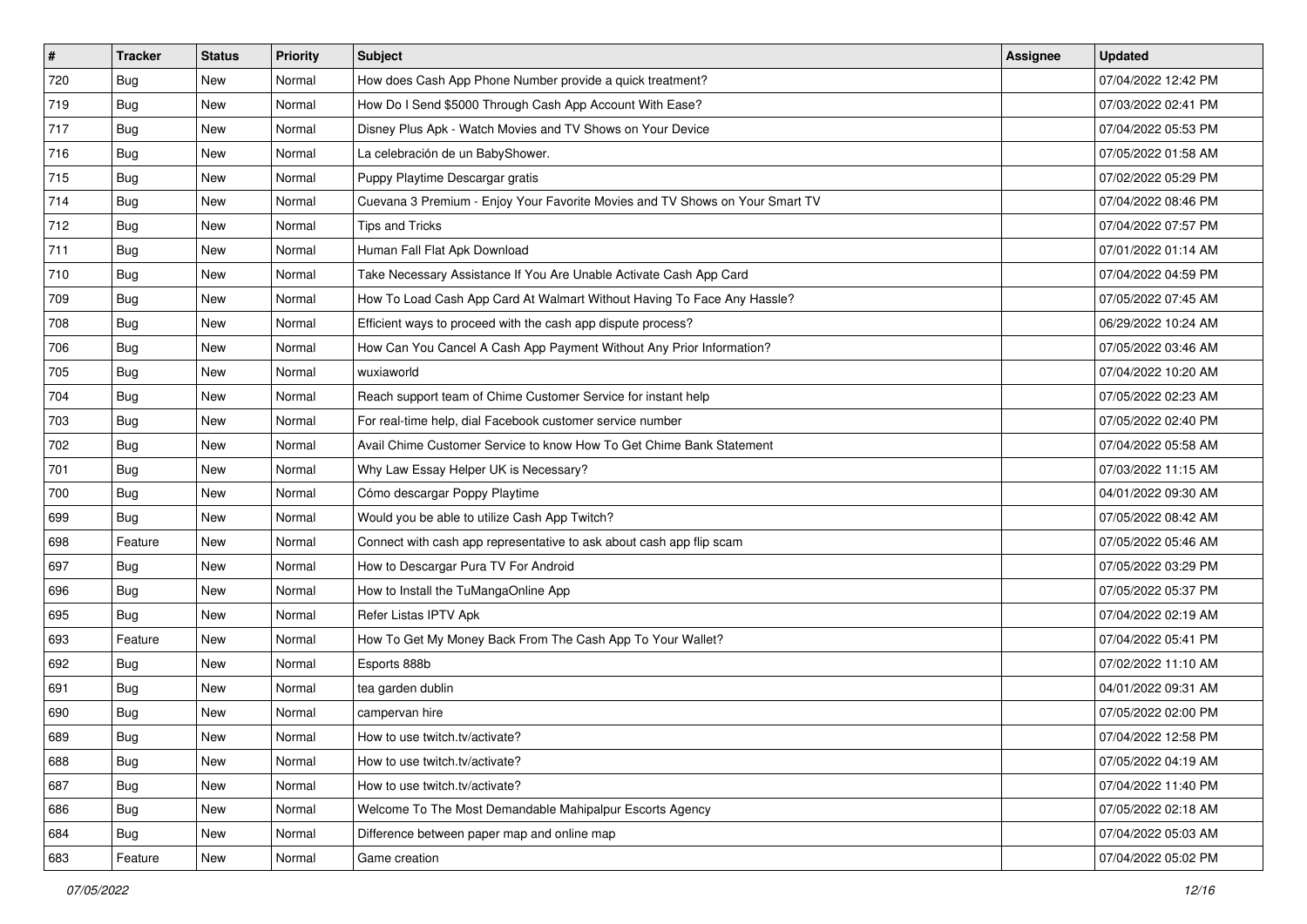| $\sharp$ | <b>Tracker</b> | <b>Status</b> | <b>Priority</b> | Subject                                                               | <b>Assignee</b> | <b>Updated</b>      |
|----------|----------------|---------------|-----------------|-----------------------------------------------------------------------|-----------------|---------------------|
| 682      | <b>Bug</b>     | New           | Normal          | Does Facebook customer service live chat allow to speak with someone? |                 | 07/03/2022 03:46 AM |
| 681      | Feature        | New           | High            | <b>Online Class</b>                                                   |                 | 07/04/2022 03:19 AM |
| 680      | Feature        | New           | Normal          | Word Jewels 2                                                         |                 | 07/05/2022 04:59 AM |
| 679      | <b>Bug</b>     | New           | Normal          | Word Finder helps you to play word games better                       |                 | 04/01/2022 09:34 AM |
| 678      | Bug            | New           | Normal          | How to be a winner in buidnow gg                                      |                 | 07/02/2022 01:45 PM |
| 677      | <b>Bug</b>     | New           | Normal          | Logo Design Services Near Me                                          |                 | 07/05/2022 12:15 AM |
| 676      | Bug            | New           | Normal          | Does Facebook customer service live chat allow to speak with someone? |                 | 04/01/2022 09:39 AM |
| 675      | <b>Bug</b>     | New           | Normal          | What Are Smart Tactics To Fix Cash App Transfer Failed Hurdles?       |                 | 06/27/2022 09:51 AM |
| 673      | Bug            | New           | Normal          | Learn the basics of pixel art - Clear grid                            |                 | 07/01/2022 01:56 PM |
| 672      | Bug            | New           | Normal          | The easiest way to delete ringtones on iPhone                         |                 | 07/04/2022 01:22 PM |
| 670      | <b>Bug</b>     | New           | Normal          | JTWhatsApp Apk - The New and Improved WhatsApp                        |                 | 07/04/2022 03:20 PM |
| 669      | Feature        | New           | Normal          | Nursing Assignment Help                                               |                 | 07/02/2022 05:58 PM |
| 668      | Bug            | New           | Normal          | Get to know Cash App Refund Process here                              |                 | 07/05/2022 05:09 PM |
| 667      | <b>Bug</b>     | New           | Normal          | What Is a Ringtone?                                                   |                 | 07/04/2022 09:55 AM |
| 666      | <b>Bug</b>     | New           | Normal          | 470+ pages à colorier de Noël                                         |                 | 07/02/2022 05:51 AM |
| 665      | Feature        | New           | Normal          | Look for a dedicated help with finance assignment                     |                 | 07/01/2022 07:46 PM |
| 664      | <b>Bug</b>     | New           | Normal          | Tea TV Apk Download - The Best Way to Watch Movies Offline            |                 | 07/03/2022 03:24 PM |
| 662      | Bug            | New           | Normal          | Oreo TV Download - The Easiest Way to Watch Live TV                   |                 | 07/05/2022 12:10 PM |
| 661      | <b>Bug</b>     | New           | Normal          | Turbo VPN MOD APK Download                                            |                 | 07/05/2022 11:24 AM |
| 660      | <b>Bug</b>     | New           | Normal          | Anchovies Nutrition Facts And Health Benefits                         |                 | 04/01/2022 09:40 AM |
| 659      | <b>Bug</b>     | New           | Normal          | Olive Oil Properties And Health Benefits                              |                 | 07/04/2022 06:06 PM |
| 658      | Bug            | New           | Normal          | Watermelon Nutrition Facts And Health Benefits                        |                 | 07/05/2022 12:28 PM |
| 657      | Bug            | New           | Normal          | Coconut Nutrition Facts And Health Benefits                           |                 | 07/04/2022 11:24 AM |
| 656      | <b>Bug</b>     | New           | Normal          | Kiwi Nutrition Facts And Health Benefits                              |                 | 07/05/2022 04:52 AM |
| 655      | <b>Bug</b>     | New           | Normal          | <b>Eggplant Health Benefits</b>                                       |                 | 07/05/2022 02:34 AM |
| 654      | Feature        | New           | Normal          | <b>Peach Health Benefits</b>                                          |                 | 07/02/2022 05:52 AM |
| 653      | <b>Bug</b>     | New           | Normal          | Jujube (Jinjoles): Properties And Health Benefits                     |                 | 07/02/2022 08:17 PM |
| 652      | <b>Bug</b>     | New           | Normal          | Sesame Health Benefits                                                |                 | 07/03/2022 12:28 PM |
| 651      | Bug            | New           | Normal          | Salmon Health Benefits                                                |                 | 07/05/2022 12:09 PM |
| 650      | <b>Bug</b>     | New           | Normal          | <b>Cherries Health Benefits</b>                                       |                 | 07/01/2022 03:20 PM |
| 649      | Feature        | New           | Normal          | Pear Health Benefits                                                  |                 | 07/05/2022 11:03 AM |
| 648      | Feature        | New           | Normal          | <b>Plum Health Benefits</b>                                           |                 | 07/02/2022 01:06 PM |
| 647      | Feature        | New           | Normal          | <b>Cranberry Health Benefits</b>                                      |                 | 07/05/2022 02:29 PM |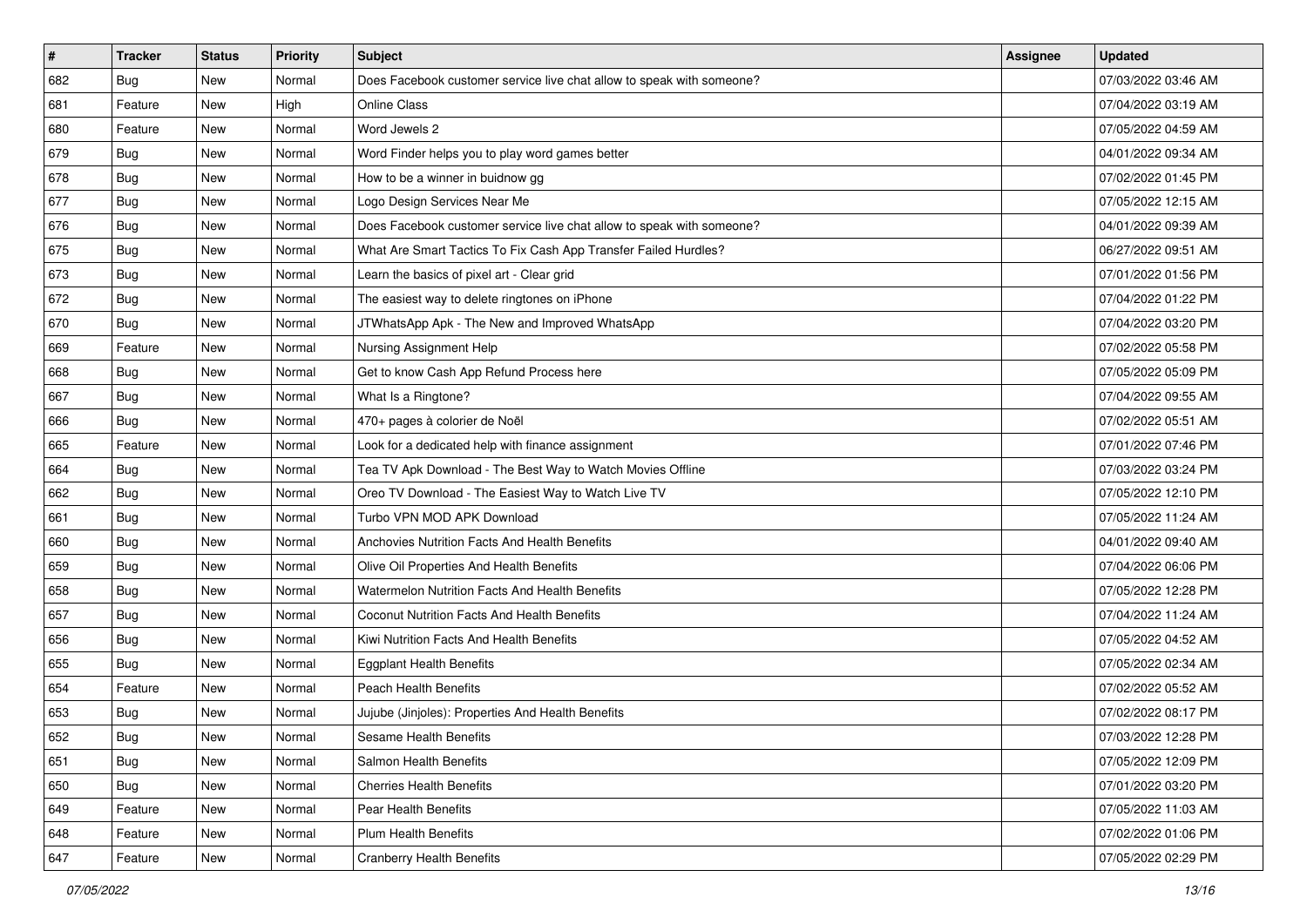| $\sharp$ | <b>Tracker</b> | <b>Status</b> | <b>Priority</b> | Subject                                                                          | <b>Assignee</b> | <b>Updated</b>      |
|----------|----------------|---------------|-----------------|----------------------------------------------------------------------------------|-----------------|---------------------|
| 646      | Feature        | New           | Normal          | Collaborative Research Group                                                     |                 | 06/29/2022 09:46 AM |
| 645      | <b>Bug</b>     | New           | Normal          | thong tin chinh xac nhat hom nay                                                 |                 | 07/05/2022 06:06 AM |
| 644      | Bug            | New           | Normal          | <b>TeaTV App Review</b>                                                          |                 | 06/27/2022 11:47 AM |
| 643      | <b>Bug</b>     | New           | Normal          | Oreo TV Apk Download                                                             |                 | 07/02/2022 12:05 PM |
| 642      | Bug            | New           | Normal          | thong tin thoi tiet ngay hom nay                                                 |                 | 07/04/2022 12:09 AM |
| 641      | <b>Bug</b>     | New           | Normal          | Get Best Economics Dissertation Writing Service                                  |                 | 06/25/2022 10:04 AM |
| 640      | Bug            | New           | Normal          | play game with me                                                                |                 | 07/03/2022 03:41 PM |
| 639      | <b>Bug</b>     | New           | Normal          | thong tin chinh xac                                                              |                 | 07/04/2022 03:54 AM |
| 638      | Bug            | New           | Normal          | Run 3 game                                                                       |                 | 07/04/2022 09:49 PM |
| 637      | Feature        | New           | Normal          | Why do the Outlook rules not work in my account?                                 |                 | 07/02/2022 06:55 AM |
| 636      | <b>Bug</b>     | New           | Normal          | What is the most popular furniture color?                                        |                 | 07/04/2022 08:31 PM |
| 635      | <b>Bug</b>     | New           | Normal          | Buy Steroids Online with OurMedicnes.com   Best Quality Steroids                 |                 | 07/04/2022 04:39 PM |
| 634      | Bug            | New           | Normal          | Buy Vidalista Tablets (Tadalafil) at [\$25 OFF + Free Shipping] Vidalistatablets |                 | 07/04/2022 02:31 AM |
| 633      | Bug            | New           | Normal          | How i can i solve my issue                                                       |                 | 04/01/2022 09:38 AM |
| 632      | Bug            | New           | Normal          | CheapestMedsShop   100% Safe Medicines Online in UK & AUS.                       |                 | 07/02/2022 05:41 AM |
| 631      | Bug            | New           | Normal          | How Can I Load Cash App Card at Walmart straight away?                           |                 | 07/05/2022 04:34 AM |
| 630      | <b>Bug</b>     | New           | Normal          | How Can I Load Cash App Card at Walmart straight away?                           |                 | 06/26/2022 12:04 AM |
| 629      | Bug            | New           | Normal          | How Can I Load Cash App Card at Walmart straight away?                           |                 | 07/03/2022 11:06 PM |
| 628      | Bug            | New           | Normal          | CV reviewing services!                                                           |                 | 07/04/2022 11:33 PM |
| 627      | Bug            | New           | Normal          | <b>HELO</b>                                                                      |                 | 07/04/2022 04:25 AM |
| 625      | Bug            | New           | Normal          | The best free online driving directions tool                                     |                 | 04/01/2022 09:28 AM |
| 624      | Bug            | New           | Normal          | Use go with the Driving Directions for your go                                   |                 | 07/03/2022 10:13 AM |
| 623      | Bug            | New           | Normal          | Listen to online radio stations for mobile phones                                |                 | 07/03/2022 09:22 PM |
| 622      | <b>Bug</b>     | New           | Normal          | CheapestMedsShop   100% Safe Medicines Online in UK & AUS.                       |                 | 07/04/2022 10:26 PM |
| 621      | Bug            | New           | Normal          | Buy All Modafinil & Armodafinil Tablets @Buy Modafinil US                        |                 | 07/03/2022 06:05 AM |
| 620      | Bug            | New           | Normal          | Viagra Meds: Fastest & Quick Delivery On Your Doorstep - USA                     |                 | 07/05/2022 01:45 AM |
| 619      | <b>Bug</b>     | New           | Normal          | Online Trusted Medicine Store in US for Health - Genericmedsupply                |                 | 07/05/2022 05:11 AM |
| 618      | Bug            | New           | Normal          | Buy Steroids Online with OurMedicnes.com   Best Quality Steroids                 |                 | 07/04/2022 12:08 PM |
| 617      | Bug            | New           | Normal          | Buy Vidalista Tablets (Tadalafil) at [\$25 OFF + Free Shipping] Vidalistatablets |                 | 07/03/2022 12:57 PM |
| 616      | Bug            | New           | Normal          | Buy Anavar Tablets   Anavar For Sale in USA, UK & Australia                      |                 | 07/03/2022 10:14 PM |
| 615      | <b>Bug</b>     | New           | Normal          | CheapestMedsShop   100% Safe Medicines Online in USA UK & AUS.                   |                 | 07/05/2022 09:58 AM |
| 614      | Bug            | New           | Normal          | Como baixar o MOD APK no celular                                                 |                 | 07/05/2022 04:08 AM |
| 613      | <b>Bug</b>     | New           | Normal          | Buy Aspadol 100mg Tab Online in US, UK, AU   Erospharmacy                        |                 | 07/05/2022 07:31 AM |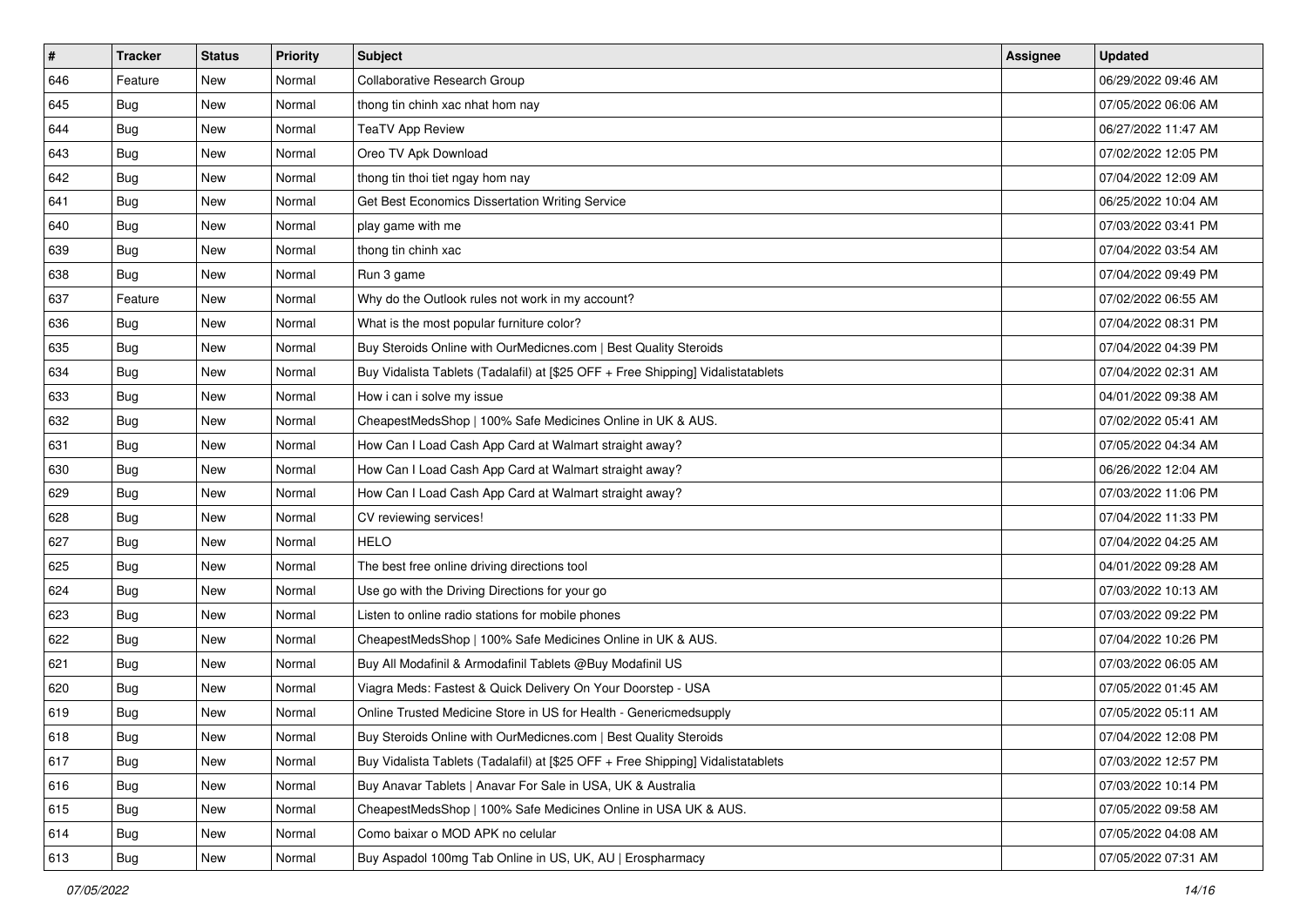| #   | <b>Tracker</b> | <b>Status</b> | <b>Priority</b> | <b>Subject</b>                                                                                                                                                                                                                                                        | <b>Assignee</b> | <b>Updated</b>      |
|-----|----------------|---------------|-----------------|-----------------------------------------------------------------------------------------------------------------------------------------------------------------------------------------------------------------------------------------------------------------------|-----------------|---------------------|
| 612 | <b>Bug</b>     | New           | Normal          | Luxury Slingshot Rental                                                                                                                                                                                                                                               |                 | 07/04/2022 12:31 AM |
| 611 | Feature        | New           | Normal          | Buy All Modafinil & Armodafinil Tablets @Buy Modafinil US                                                                                                                                                                                                             |                 | 07/04/2022 03:51 PM |
| 610 | Feature        | New           | Normal          | CheapestMedsShop 100% Safe Medicines Online in USA UK & AUS.                                                                                                                                                                                                          |                 | 07/04/2022 06:12 PM |
| 609 | <b>Bug</b>     | New           | High            | Online Trusted Medicine Store in US for Health - Genericmedsupply                                                                                                                                                                                                     |                 | 07/05/2022 02:20 AM |
| 608 | Feature        | New           | Normal          | How To Do Hotmail Password Reset Without Phone Number?                                                                                                                                                                                                                |                 | 06/28/2022 07:39 AM |
| 607 | Bug            | New           | Normal          | Vex 5                                                                                                                                                                                                                                                                 |                 | 06/27/2022 11:24 PM |
| 605 | Feature        | New           | Normal          | What will the future of logo design be like?                                                                                                                                                                                                                          |                 | 07/04/2022 04:20 AM |
| 604 | Bug            | <b>New</b>    | Normal          | Idle Game Online                                                                                                                                                                                                                                                      |                 | 07/03/2022 01:49 PM |
| 603 | Bug            | New           | Normal          | Premiere gratuito da lista de IPTV                                                                                                                                                                                                                                    |                 | 07/04/2022 01:09 AM |
| 600 | Bug            | <b>New</b>    | Normal          | Play Store Pro                                                                                                                                                                                                                                                        |                 | 07/03/2022 12:51 AM |
| 599 | Bug            | New           | Normal          | Do you know how to delete cash app account from your computer?                                                                                                                                                                                                        |                 | 07/04/2022 09:12 AM |
| 598 | Bug            | <b>New</b>    | Normal          | Universo s / f Download                                                                                                                                                                                                                                               |                 | 07/05/2022 04:13 AM |
| 597 | Bug            | New           | Normal          | Universo s / f Download                                                                                                                                                                                                                                               |                 | 06/29/2022 08:19 PM |
| 596 | <b>Bug</b>     | New           | Normal          | Kids Games                                                                                                                                                                                                                                                            |                 | 06/27/2022 04:08 AM |
| 595 | <b>Bug</b>     | <b>New</b>    | Normal          | RFM Online - une révolution dans la gestion de l'identité numérique                                                                                                                                                                                                   |                 | 07/04/2022 08:30 AM |
| 594 | Feature        | New           | Normal          | How does research proposal help online make it easy for me?                                                                                                                                                                                                           |                 | 07/05/2022 12:20 PM |
| 593 | <b>Bug</b>     | New           | Normal          | Eiffel Spark Ultimate C2 SN series is a fully synthetic range of advanced performance engine oils blended in high<br>performance fully synthetic (PAO - polyalphaolefin) basestocks fortified with advanced technology additive system,<br>specifically formulated to |                 | 07/05/2022 01:19 AM |
| 592 | <b>Bug</b>     | <b>New</b>    | Normal          | Deezer Premium APK - Baixe músicas de qualquer lugar do mundo de graça                                                                                                                                                                                                |                 | 07/04/2022 10:43 AM |
| 591 | Bug            | New           | Normal          | How To Find Facebook Modifications For Your Spotify Premium Apk?                                                                                                                                                                                                      |                 | 07/05/2022 03:13 PM |
| 590 | Bug            | New           | Normal          | Follow proper initiatives to check my cash app card balance:                                                                                                                                                                                                          |                 | 07/03/2022 11:23 PM |
| 589 | Bug            | <b>New</b>    | Normal          | How can I get the cash app phone number of customer support?                                                                                                                                                                                                          |                 | 06/30/2022 12:20 AM |
| 588 | <b>Bug</b>     | New           | Normal          | YouTube Vanced Apk Manager App - Como instalá-lo                                                                                                                                                                                                                      |                 | 06/28/2022 10:56 PM |
| 587 | Bug            | <b>New</b>    | Normal          | Why Picsart Pro Offers Great Features                                                                                                                                                                                                                                 |                 | 07/05/2022 02:12 AM |
| 586 | <b>Bug</b>     | New           | Normal          | Best Modifications For Your Mobile Phone                                                                                                                                                                                                                              |                 | 07/05/2022 04:56 PM |
| 585 | <b>Bug</b>     | New           | Normal          | What is cash app help number?                                                                                                                                                                                                                                         |                 | 06/26/2022 06:21 PM |
| 584 | Bug            | New           | Normal          | Want the cash app customer service number to check balance?                                                                                                                                                                                                           |                 | 07/02/2022 07:36 PM |
| 583 | Bug            | New           | High            | Need the Cash app customer service phone number?                                                                                                                                                                                                                      |                 | 07/03/2022 10:09 PM |
| 581 | <b>Bug</b>     | New           | Normal          | E-Learning Course Help                                                                                                                                                                                                                                                |                 | 07/04/2022 09:23 AM |
| 577 | <b>Bug</b>     | New           | Normal          | Follow these easy steps to make Admiral Casino Login                                                                                                                                                                                                                  |                 | 07/05/2022 11:31 AM |
| 576 | <b>Bug</b>     | New           | Normal          | So laden Sie ein Instagram-Bild herunter                                                                                                                                                                                                                              |                 | 06/30/2022 06:17 PM |
| 574 | <b>Bug</b>     | New           | Normal          | How to fix the Epson printer offline issue due to a wired connection?                                                                                                                                                                                                 |                 | 07/05/2022 02:39 PM |
| 573 | Bug            | New           | Normal          | Experimente lo mejor en la aplicación Apk de juegos gratis                                                                                                                                                                                                            |                 | 07/05/2022 09:33 AM |